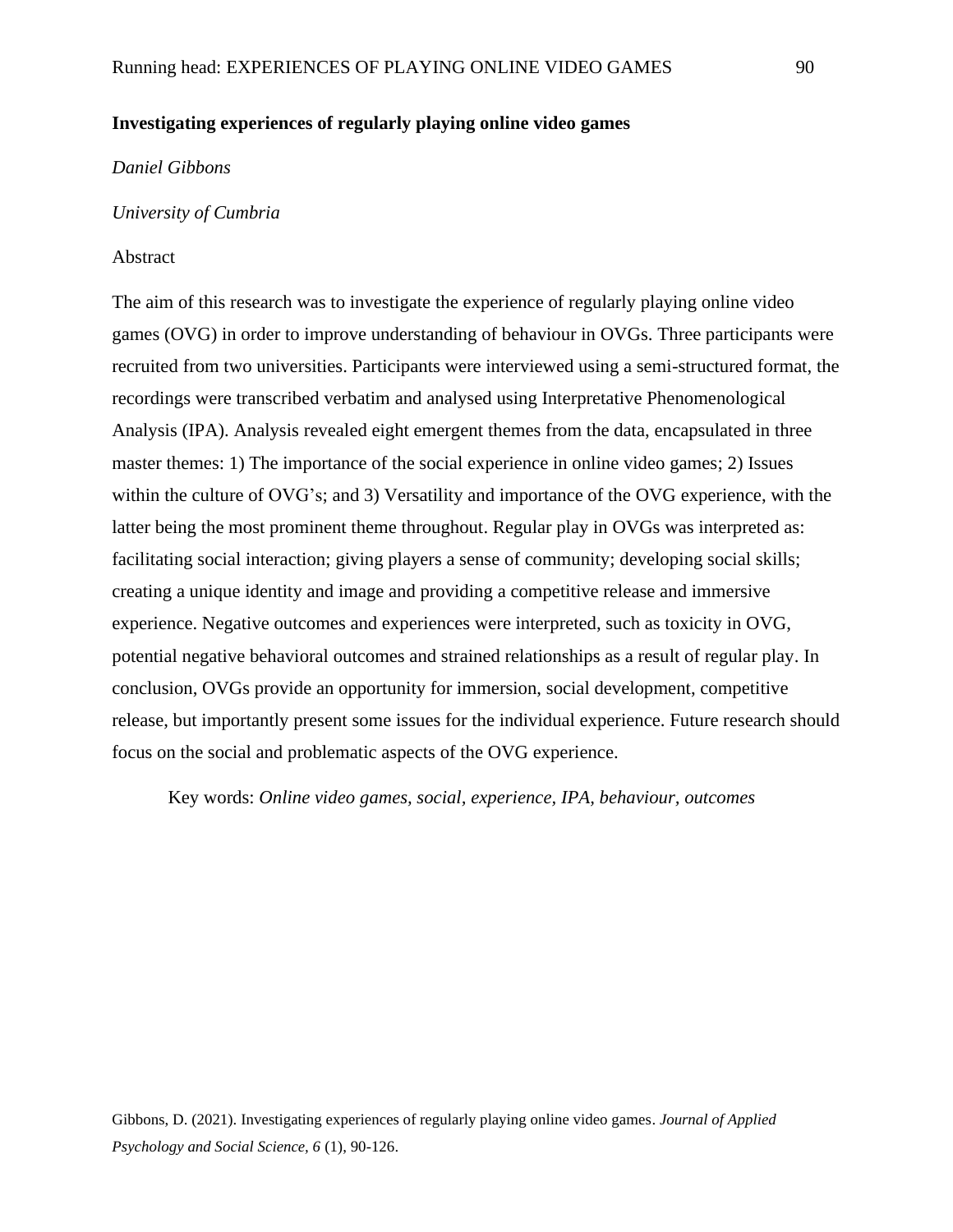For the sake of clarity, the term "problematic gaming behaviour" (PBG) or "problematic gaming" is most often used as an umbrella term to describe problematic video game use, its factors and outcomes (Griffiths, Kiraly, Pontes & Demetrocics, 2015). Whilst a consensus is lacking, most models for PGB include outcomes such as preoccupation, overuse, social isolation, conflict and withdrawal (Demetrovics et al., 2012; Griffiths et al., 2015). With the inclusion of Internet Gaming Disorder (IGD) into the Diagnostic and Statistical Manual of mental disorders (DSM-5), there has been an increase of research on online gaming behavior (APA, 2013; Pontes & Griffiths, 2014). More specifically, research linking online gaming addiction and problematic gaming behavior (PGB) to negative social and psychological outcomes. Some of these associated outcomes include aggression and hostility; loneliness and introversion; social inhibition; lowself-esteem and anxiety (Mehroof & Griffiths, 2010; Porter et al., 2010; Griffiths et al., 2015).

This inclusion of IGD, has also led the development of psychometric tools in order to assess PGB according to the nine diagnostic criteria (Lemmens, Valkenburg & Gentile, 2015; Pontes & Griffiths, 2015). Deleuze et al. (2017) question the validity of these criteria, as they fail to distinguish high engagement from pathological involvement. This critique arises due to IGD criteria being adapted partially from substance abuse diagnostic criteria such as tolerance and withdrawal (Delueze et al., 2017). With regards to these criteria, from a sample of gamers, only 32 endorsed their application to IGD. In further analysis, established risk factors for IGD failed to distinguish between gamers presenting pathological and non-pathological use of OVG (Delueze et al., 2017). In the research, treatment seeking groups were not included, if they had been, it is possible they may have identified with the criteria more and displayed more risk factors. Even so, the findings indicate that gaming behavior may be nuanced and therefore cannot be predicted based on variables adapted from other addiction criteria. Perhaps an approach investigating unique behaviors and experiences is needed in order to understand these nuances.

Looking at a specific example, the IGDS-SF9 measure for assessing IGD, in relation to the DSM-5 criteria, showed good psychometric properties and was a reliable and valid measure (Pontes & Griffiths, 2015). However, one of the variables included in this measure is tolerance (or time playing). Previously, playing time has been associated with depressive symptoms,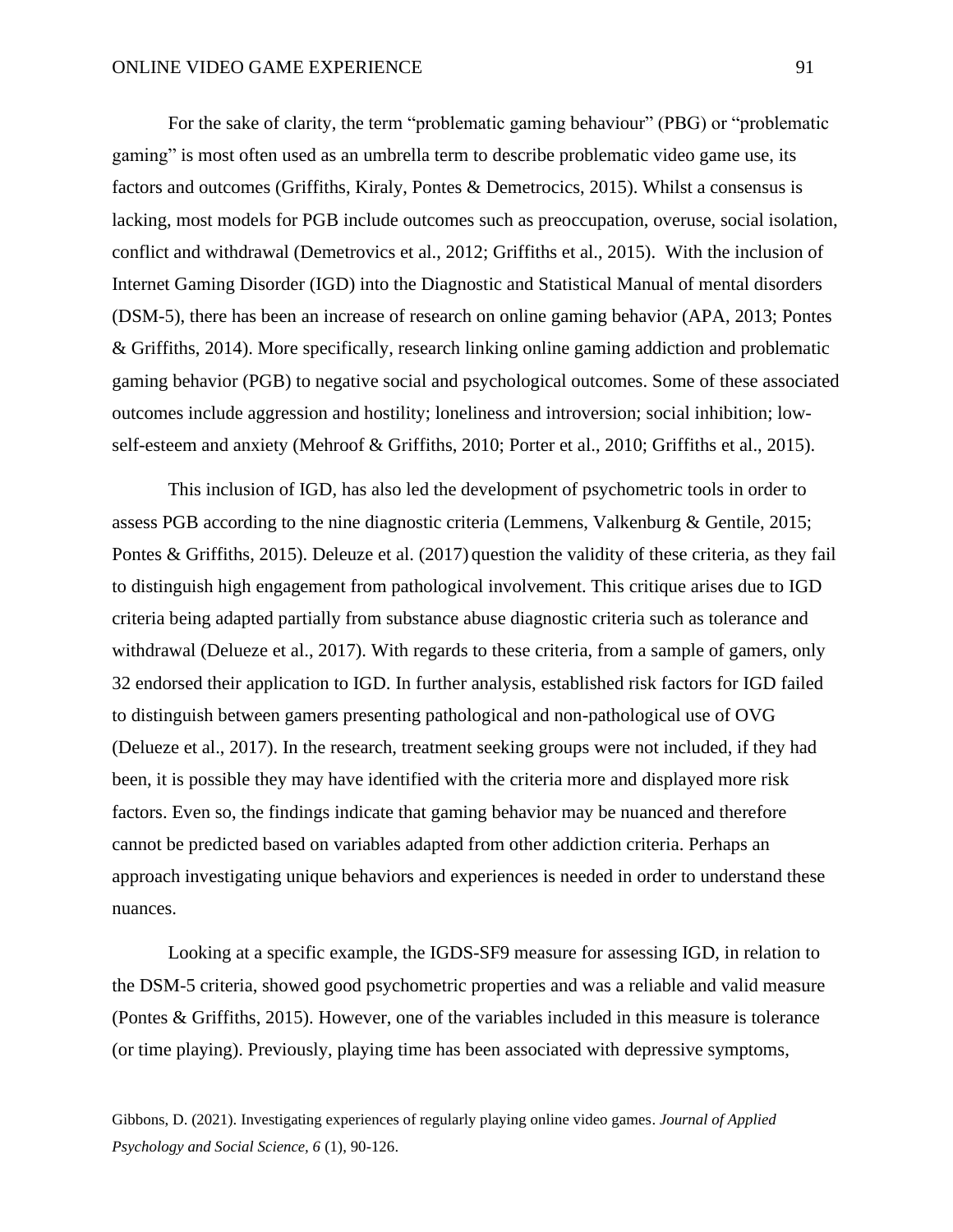mediated by sleep loss, lower academic performance and conduct problems (Gentile, Lynch, Linder & Walsh, 2004; Lemola et al., 2011; Holtz & Appel, 2011). It should be noted that these studies are cross sectional in nature, so causality cannot be assumed. More recently, research suggests that playing time is an unreliable predictor, and the relationship between problematic gaming and associated outcomes is more complex, likely depending on various motivations for playing such as escape and coping. (Laconi, Pires & Chabrol, 2017; Kiraly, Toth, Urban, Demetrovics & Maraz, 2017). This could begin to shed light on the fact that even though many gamers seemingly play intensively, few of them report problems related to their playing habits (Griffiths et al., 2015). Perhaps other people report problems due to suggested stereotypical representation of OVG as socially and psychologically limiting (Kowert, Griffiths & Oldmeadow, 2012). Contradictory evidence such as this and the lack of consensus still present in defining and measuring PGB, which will be explored, again highlights a need for a greater understanding.

A meta-analysis by Mannikko et al. (2020) demonstrates a comprehensive coverage of the research on associated negative outcomes. The researchers suggest the review provides robust evidence for negative associations between PGB, social outcomes and psychological health, most notably depression, anxiety, and OCD. It is crucial to acknowledge these associations, as if potential problematic behavior develops, this kind of research is vital in highlighting the need for a holistic assessment and treatment of PGB in individuals who are at risk (Mannikko et al., 2020). However, the limitations reveal some potential gaps in the current literature base. Firstly, the results reported are largely cross-sectional, meaning no causal inferences can be made regarding PGB and negative outcomes. Most importantly, there was significant variability in measurements used for PGB, approximately half were adopted from pathological gambling criteria, some used modified criteria for substance use disorders. These assessment criteria have been previously scrutinised for their lack of applicability to gaming behaviour (Deluze et al., 2017). Furthermore, most studies defined PGB differently, combined with measures that are contested by researchers as previously stated, indicates a lack of consensus or understanding (Mannikko et al., 2020). This lack of consensus in measurements and definitions again highlights the need for greater understanding of gaming related behaviors.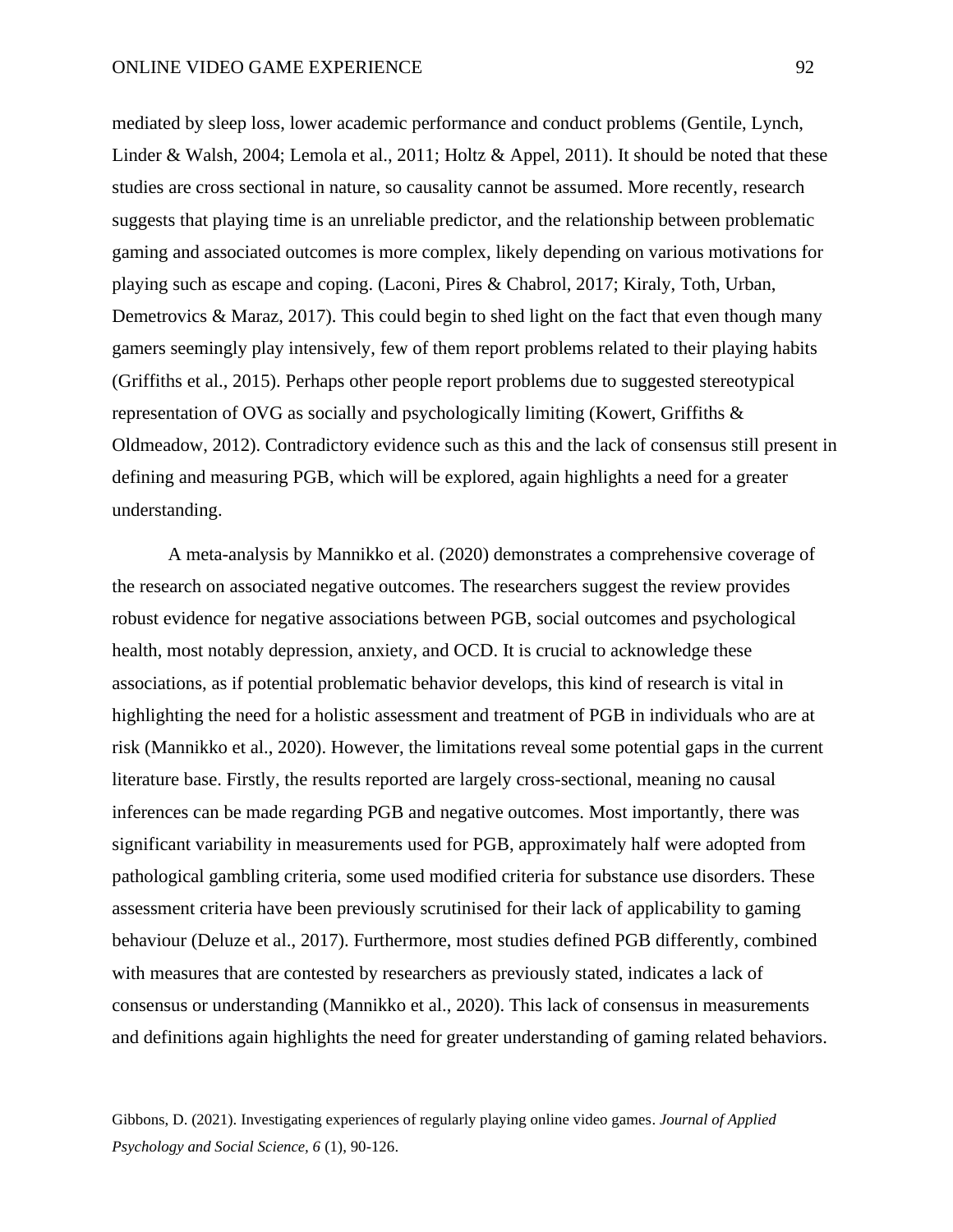Contrary to this body of evidence, competing research suggests that OVGs offer a range of opportunities for positive outcomes and growth. This includes OVGs being able to foster interaction for introverted personalities and may provide a haven for youth to experience emotional content they need for development. (Bean, Ferro, Vissoci, Rivero & Groth-Marnat, 2016). Overall, despite possible negative outcomes, OVGs may also have a significant positive effect on their players, including encouraging positive emotion and improved mood and serving social stimulation and encouraging prosocial behaviors and skills. (Gentile et al., 2009; Ewoldson et al., 2012; Granic et al., 2014; Bean et al., 2016). So, the question could be asked, why does there seem to be a negative framing of OVGs in the media? Bean, Nielsen, Van Rooij and Ferguson (2017) suggest this can be explained by moral panic theory (Cohen, 2002), which explains that societies construct narratives about perceived threats and the moral causes of these threats, which some researchers suggest could result in the censoring or even banning of some OVGs, resulting in "an environment in which the positive uses of video games may become less likely" (Kumpel & Haas, 2016; Bean et al., 2017, pp. 7). This would seemingly explain the narrative presented on OVG playing despite much evidence which suggests the benefits to OVG playing and lack of consensus within the field.

Many authors note the importance of clinical diagnosis and make recommendations towards achieving a consensus on gaming behaviour. Namely carrying out research among high engagement players and stakeholders and focusing on improving the conceptualisation and understanding of IGD, as the current research partly aims to do. Van Rooij and Kardefelt-Winther, (2017) argue that, as can be seen from previous literature discussed, video game play is associated with several benefits and formalising OVG playing as a disorder is not without risk. It is argued that implementing a disorder before researchers have a proper understanding of the behaviour, sound theory and proper evidence base seems only to serve the moral panic of the research community, rather than to serve gamers themselves (Van Rooij & Kardefelt-Winther, 2017). Doing this may present a genuine risk to gamers, as researchers suggest premature inclusion of IGD and Gaming Disorder to the DSM-5 and ICD-11 respectively, could result in failure to provide valid identification of problem cases and stigma to healthy gamers (APA, 2013; Aarseth et al., 2017). Bean et al. (2017) also express concern at the lack of basic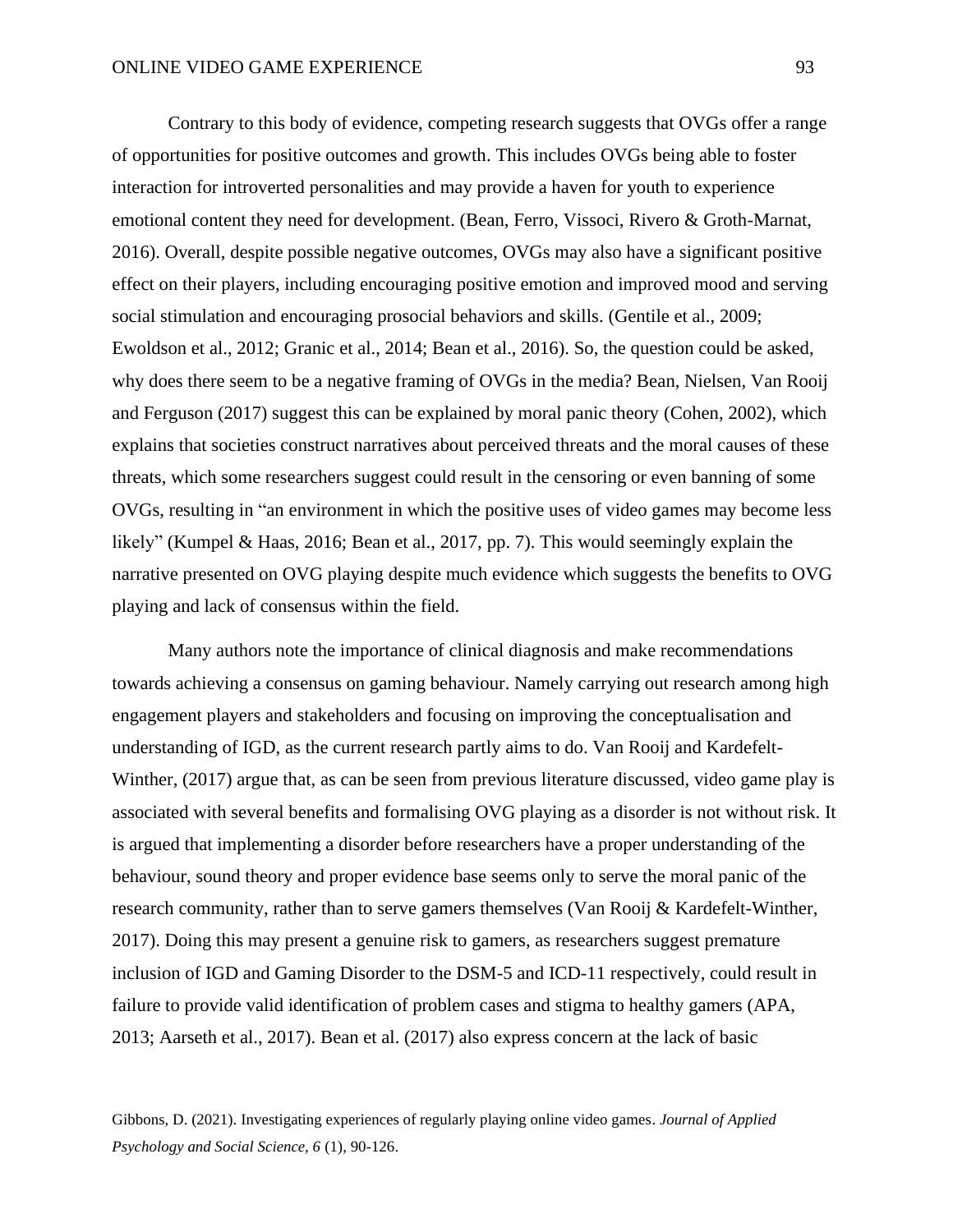#### ONLINE VIDEO GAME EXPERIENCE 94

conceptual research, investigating gamers experiences and exploring their behaviour and motivations. Without this ideographic understanding, it is argued that we cannot give meaning to PGB or problematic behaviour criteria, as we cannot establish context to these behaviors and outcomes without first investigating gamers experiences (Bean et al., 2017).

Kuss et al. (2017) reiterate that practitioners, researchers and the media need to work together to build a realistic, comprehensive understanding of gaming behavior. It is still recognised that for some the regular play of OVG may be associated with addiction related withdrawal symptoms such as anxiety, sadness, irritability and emotional reactivity, that could require professional intervention or support (Kaptsis, King, Delfabbro & Gradisar, 2016; Kuss et al., 2017). Yet to some, this behavior and regular use of OVG could offer users significant psychological and social benefits. In order to build a comprehensive picture and understanding of OVGs, gamers and their behaviour it is clear this different approach is required.

To achieve this understanding Muriel and Crawford (2018), note that interpreting the playing of video games as an experience plays a central role in ascertaining the different aspects that contribute to video games as a culture and shedding light on the existing research into video game behaviour. Education and psychological scholars' explanations of why people play, stress its very individual nature and meanings both as causes and consequences (Henricks, 2014). Therefore, people's reasons for playing online video games are likely very individual and based on subjective experiences and people's interpretations of these experiences. So, it must be put forward that a crucial aspect to understanding OVG behaviour and people's reasons for playing is to investigate these experiences and interpretations through an ideographic and qualitative approach.

In summary, there may be a moral panic surrounding the use of OVG. This has resulted in a potentially unrepresentative presentation or narrative in the media and literature. A lack of consensus and unclear picture in the current literature and media calls for a greater understanding of the experience of OVG, culture and behaviour. The aim of this research, therefore, is to investigate the lived experience of regular OVG players in order to gain an understanding of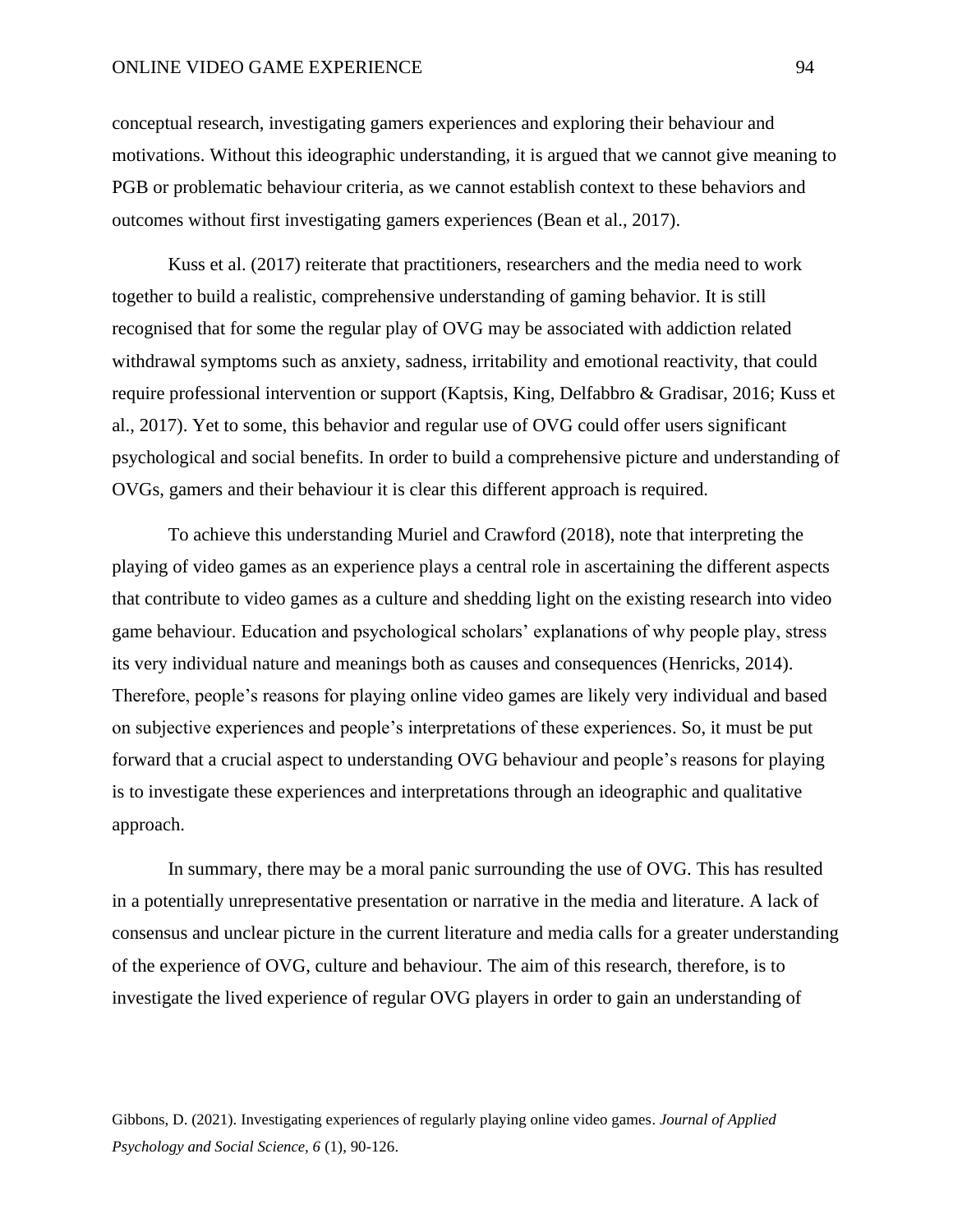varied aspects of the online video game experience, behaviors and potential outcomes as a result of regular play.

## **Method**

# **Rationale**

The purpose of this research project is to investigate people's experiences of regularly playing OVG. As a result of this, it is crucial that research aiming to investigate this uses a qualitative methodology that employs an idiographic approach, which focuses on obtaining rich and detailed information about lived experiences and how participants perceive these experiences.

The current research therefore takes the stance of a more critical realist, emic approach adopting a double hermeneutic approach in which the design inherently focuses on participants interpretations of their own lived experiences. The methodology was chosen to allow participants to explore their subjective experiences, and how, contextually, they perceive their experiences and importantly what these experiences might mean to the participants.

#### **Design**

**Sampling and participants.** It is suggested that IPA research should select participants from a homogenous pool (Alase, 2017). So, in this case those who had a depth of experience with playing OVG were advertised to. For all participants an email was sent asking if they would like to take part in the study and if they require any additional information. An information sheet, a consent form to sign and debrief form were attached in the email. The interview schedule was also attached giving the participants time to think deeply about their responses, ensuring they could construct real meaning in their answers (Galletta, 2013). Three male participants aged 19- 23 fitting the criteria of regularly (or having had regularly played) playing OVG were recruited. All participants were, at the time of data collection, university students in the North-West of England. The names of the participants (Zeke, Sam, Aaron) have been changed to protect participants anonymity.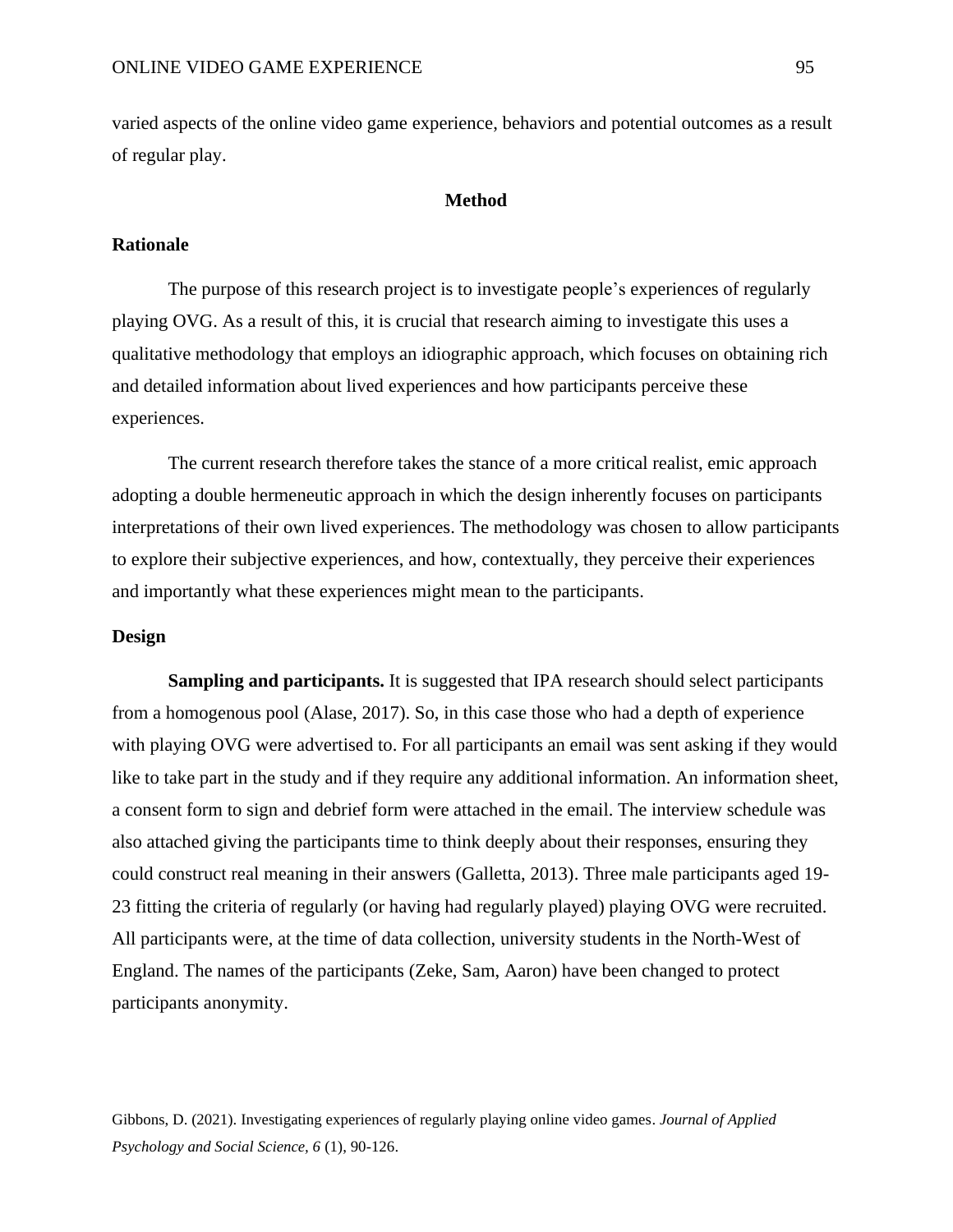As it is crucial with IPA research that "Participants are selected on the basis that they can grant access to a particular perspective on the phenomena under study" (Smith, Flowers  $\&$ Larkin, 2009, pp. 49). Regarding this, two of the participants were recruited via advertisement fitting the criteria of regularly playing OVG, one however, was specifically invited to partake in the research since it was believed they would provide detailed and unique experiences and perceptions.

**Method of data collection.** Three semi-structured interviews with open ended questions were conducted in order to gather the data. The strengths of semi structured interviews (freedom and flexibility for participants to explore their own views) fit particularly well with the IPA ethos. IPA interviews are meant to open and develop a relationship with the participants so that their lived experiences can be explored and analysed by researcher and participant alike (Smith et al., 2009; Ogharanduk, Jubb, Lochrie, Curran & O'Gorman, 2016; Alase, 2017). Consequently, these two methodological choices allow for a thorough exploration of the lived experiences of these participants.

**Method of analysis.** The main goal of IPA is to gather rich, detailed, and subjective accounts of lived experiences based upon interpretation from the participant and researcher. (Smith et al., 2009). At its most basic components IPA is concerned with phenomenology, ideography, and hermeneutics (Smith et al., 2009). Each of these components and their theoretical underpinnings make it the ideal method for investigating and exploring meaning, reasoning and interpretations based on a lived experience. Even if IPA is widely used, it is still criticised. A regular criticism of IPA research is that it is often driven by preconceptions held by the researcher (Willig, 2017). Whilst this may be true, a detailed interpretative engagement with the material is crucial to the method (Smith, 2011). It is further argued, that in order to build a complete understanding of participants lived experiences, employing several levels of interpretation is necessary, whilst this interpretation is grounded in the words of the participants (Eatough & Smith, 2008).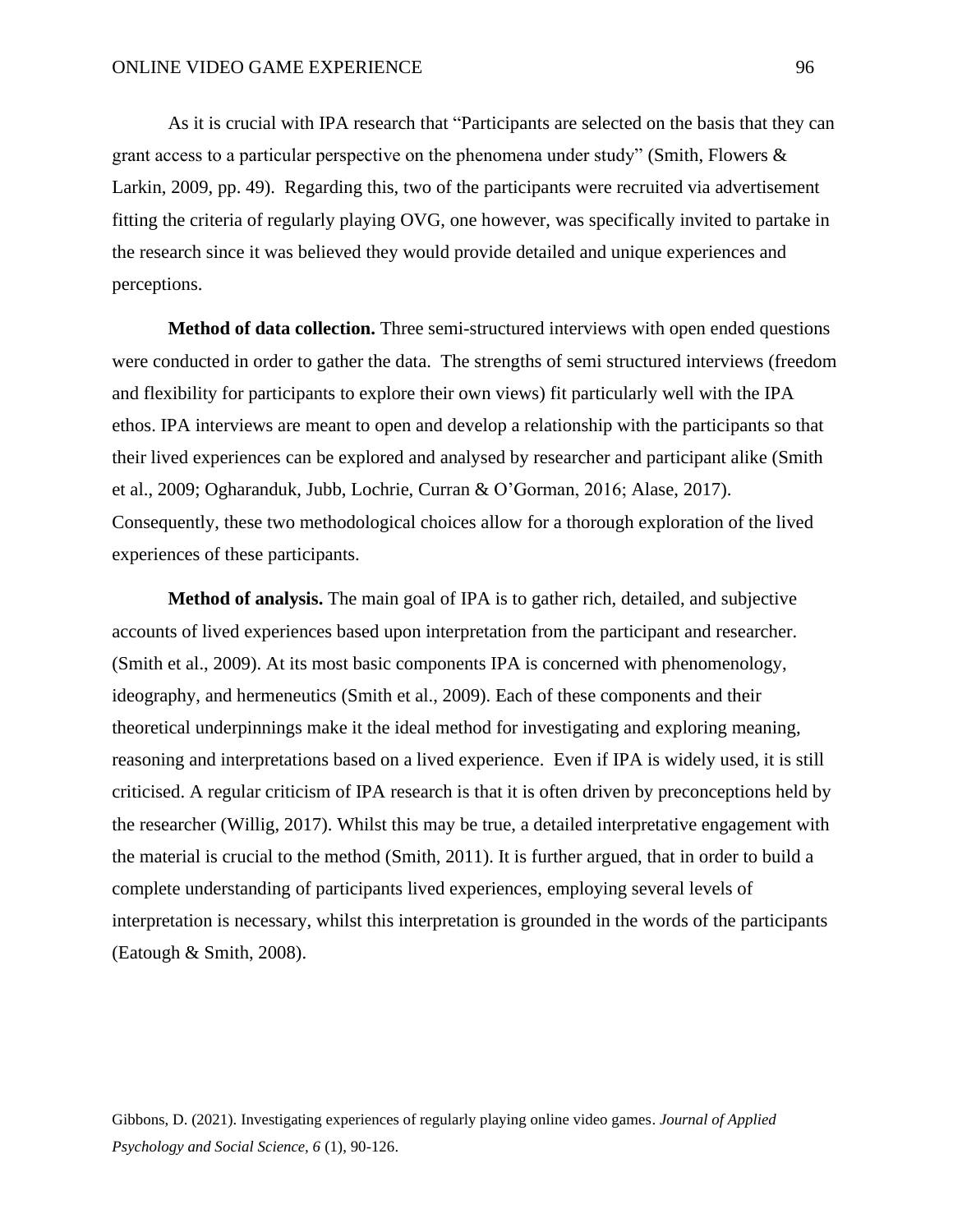## **Interview Schedule**

For this research it was crucial to consider designing questions that would allow for participants to explore and capture experiences, their meaning, and how participants make sense of these experiences. As such, questions were developed to give participants the opportunity to explore their experiences and discuss their perceived meanings and interpretations. For example: 'Could you describe any effect you think your experiences whilst gaming may have had on you as an individual? Could you explain your answer?

Smith (2011) notes that a key feature of IPA is rich experiential data. Therefore, it was important that in data collection, the interview questions were tailored to focusing largely on experience. Furthermore, Smith (2011) suggested that a sustained focus on a particular aspect of experience is crucial. As a result of this combined with the overall aims of this research, most of the questions were crafted to elicit discussion around the social and relationship aspect of experience and interpretations. For example: 'Do you feel that your gaming has impacted your existing relationships? Could you talk about your experiences and what about some of these may mean to you?'

As a final consideration, authors suggest questions for an IPA study are open and exploratory, rather than closed and explanatory (Newberry, 2011). As such many of the questions were open, to allow participants to explore these phenomena in their own way and for original and potentially unexpected issues to be raised in the open discussion (Pietkiewicz & Smith, 2014).

## **Procedure**

Before any research was conducted, ethical approval was gained through a research proposal process according the University of Cumbria ethical guidelines. Two of the interviews were carried out face to face in a safe environment on the University of Cumbria Fusehill Street campus, one interview was carried out over Skype. Some authors argue that participants may be reluctant to discuss certain personal accounts or issues in a face-to-face setting (Opdenakker, 2006). Therefore, the mix of interview techniques in this case may provide some variation and richness within the data. Due to the semi-structured and open nature of the interview, the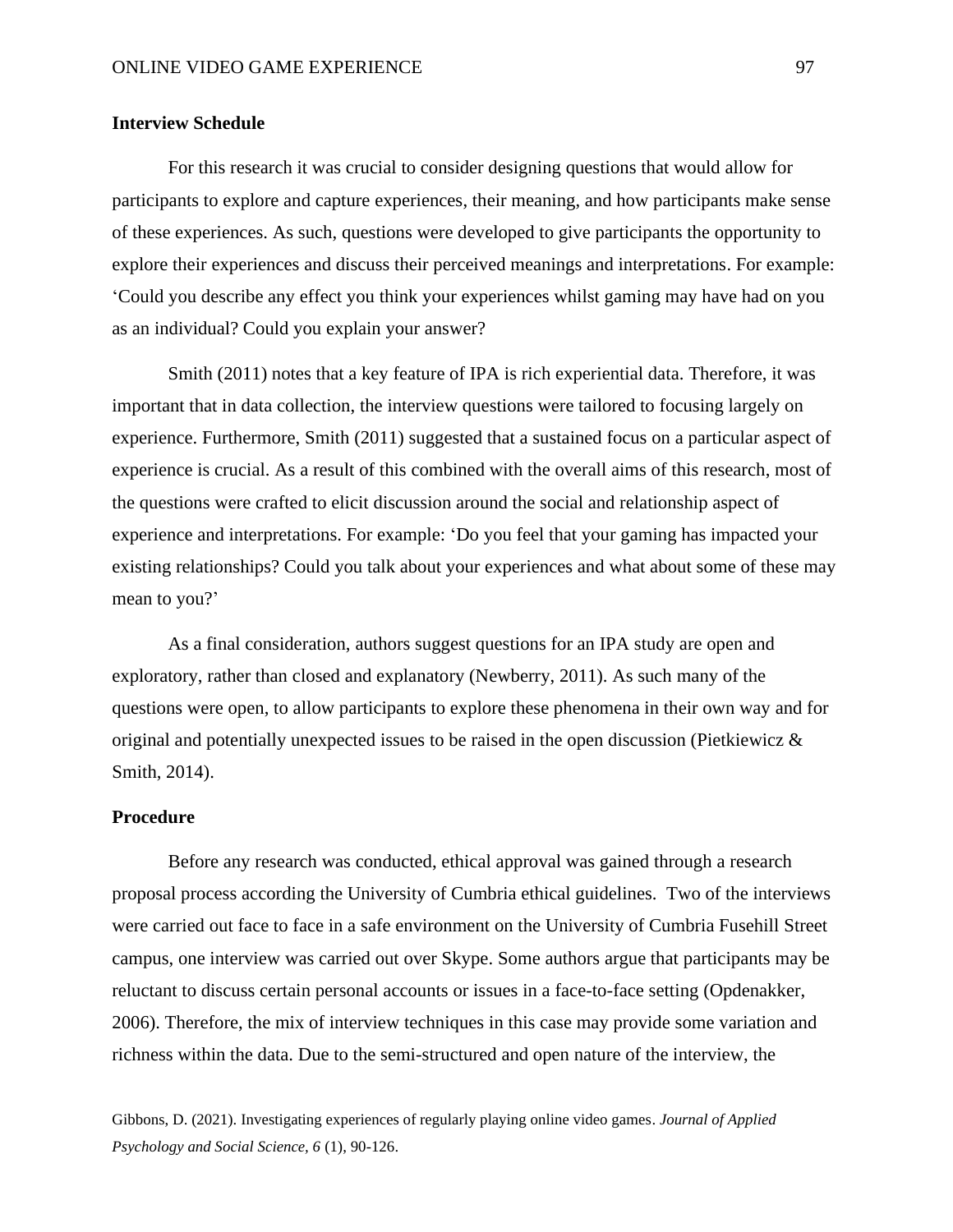researcher was able to prompt and ask further questions to encourage and enable participants to elaborate and explore certain experiences and discuss their meaning. After the interviews were completed, each interview was transcribed verbatim. Each transcript was analysed individually following the somewhat flexible guidelines for IPA analysis from Smith, Flowers and Larkin (2009).

## **Ethical considerations**

Ethical guidelines from the British Psychological Society (BPS) were followed throughout this research project (BPS, 2014; BPS, 2018). In accordance with the BPS Data Protection Regulation and UK General Data Protection Regulations, data has been edited to censor or remove any identifying information including names and places. More specifically, with IPA research, one must carefully consider ethical practice, due to the potentially sensitive and personal nature of the data obtained by such phenomenological inquiry (Gauntlett et al., 2017). As is congruent with ethical practice in IPA research, participants were reminded they have a right to withhold any aspects of their experience and could withdraw from the research at any given time; appropriate signposting was given to participants (Dahlberg, Dahlberg  $\&$ Nystrom, 2008; Smith & Shinebourne, 2012; Guihen, 2019). The interview was designed to be open for the participant to lead the discussion in the direction they felt most comfortable, giving them control over the direction.

#### **Reflexivity**

It is important that the researcher can critically and reflexively evaluate how preconceptions and epistemological positions can influence IPA research (Heidegger, 1962; Finlay, 2008). For example, I am a critical realist. Many would argue that IPA is a critical realist approach as it accepts that experience is perhaps multi-layered and open to multiple interpretations (Smith et al., 2009; King & Hugh-Jones, 2018). Furthermore, having had experiences playing and interacting with OVG, these were bound to affect my interpretations and certain aspects of the methodology due to my more positive view of the (social aspect) OVG experience. Early in the design process, the questions were originally tailored more to focus on the more psycho-social aspects of playing OVG due to these preconceptions. To minimise these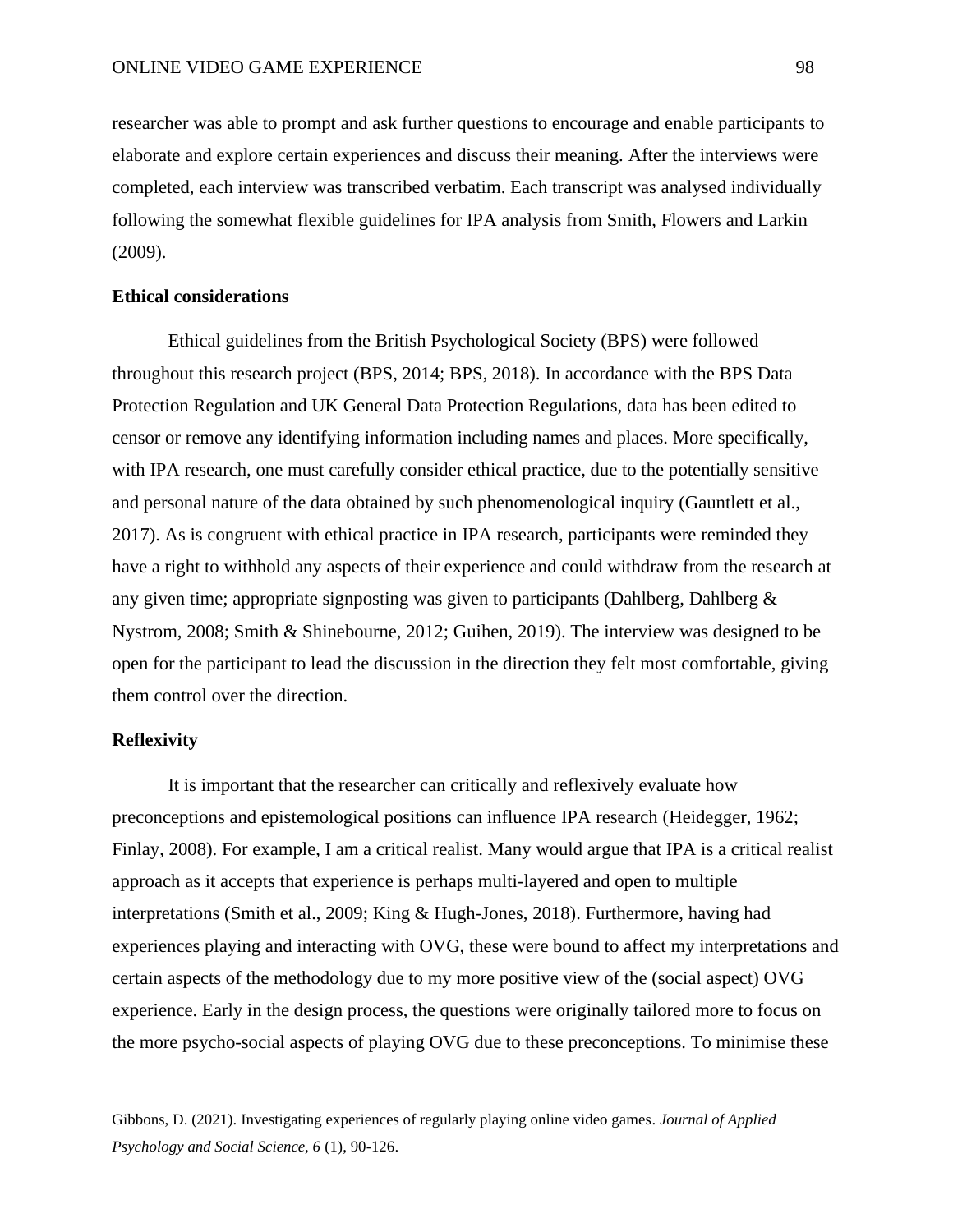#### ONLINE VIDEO GAME EXPERIENCE 99

preconceptions influencing the data, questions were opened and broadened. Furthermore, I considered how, personally, I may influence participants' discussion and later the analysis and reporting of findings as is recommended in IPA research (King & Hugh-Jones, 2018). I was made aware through reflection and discussion with my supervisor that I was over reporting positive aspects of experience in the analysis, this was resultingly corrected, to provide a balanced and realistic presentation of the analysis, findings, and discussion.

## **Analysis and Discussion**

This IPA analysis of the participants interviews is intended to demonstrate a detailed examination of their lived experience of regularly playing OVGs. Quotes have been extracted from the interviews to demonstrate emergent themes within the data.

Overall, three master themes and eight emergent themes were identified within the data:

- 1. The social experience in online video games
	- a. A rich and unique experience of interaction
	- b. A sense of community
- 2. Issues within the culture of online video games
	- a. The problem of toxic interactions
	- b. How online video games can negatively impact behaviour
	- c. Strained relationships
- 3. Versatility and importance of the online video game experience
	- a. The competitive and immersive experience of online video games
	- b. Identity and Image
	- c. A focus on improving skills

# **Master theme 1: The social experience in online video games**

This master theme captures the social and interactional aspect of OVGs for each of the three participants. The importance of experiences whilst interacting with others in terms of positive and negative outcomes remained the most occurring theme in each participant's account.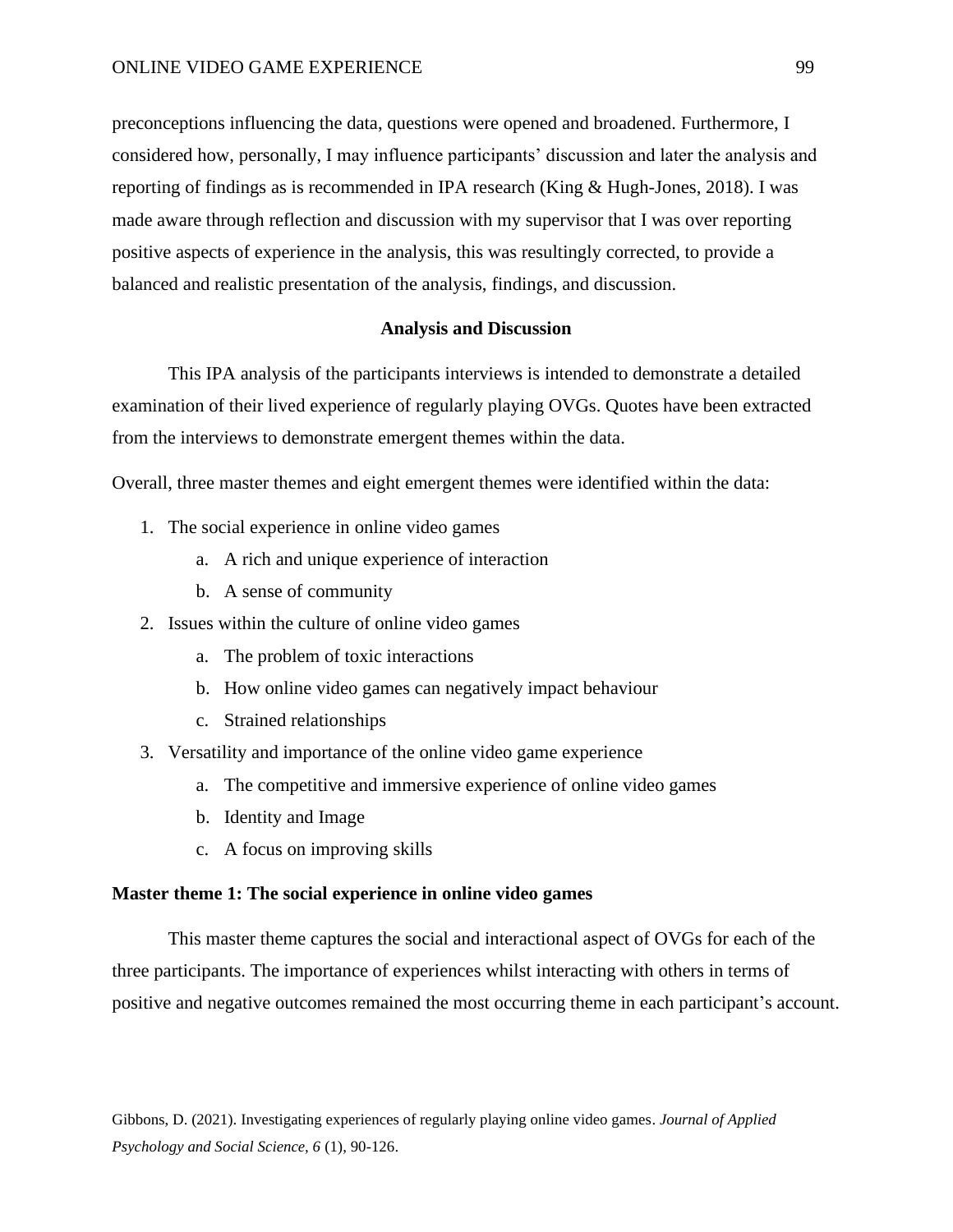The emergent themes considered in this section are: 1a: A rich and unique experience of interaction, 1b: A sense of community.

**Emergent theme 1a: A rich and unique experience of interaction.** This first emergent theme highlights the unique social experience and opportunities for interaction that OVGs present to their users.

"…… having friends online just like it's easier its convenient…… people who are online friends are the same tier as my real-life friends" **(Zeke: 79-81)**

"It's like mainly been essential for me to have that and that kind of relationship" **(Aaron: 318)**

For each participant, it was commonplace to state the importance of having the ability to interact with others online**.** This was interpreted by the frequency of the topic and by the wording used to describe this value. Aaron for example stating that it was 'essential' for him to have this ability whilst Zeke suggested his 'online friends' are the same tier as his 'real-life friends'. In the current analysis, it is interpreted that the social aspect of OVG is not only important to why participants play, but participants have formed and maintained friendships of a good quality.

Contrary to the present findings, some authors previously held views that being 'permanently online', is bound to impact quality and quantity of gamers social interactions (Vorderer & Kohring, 2013). Supporting the current analysis, Ramirez (2018) concluded that multiplayer games have the potential to foster strong ties between players, resulting in players making social friends and even 'true friendships', that are no longer dependent on interaction in the games they arose from. It is suggested these friendships of different degrees of intimacy could be an important aspect of personal well-being (Ramirez, 2018). Furthermore, within samples of gamers, social identity and quality of friendships appears to be positively related to well-being and self-esteem (Kaye, Carlisle & Griffiths, 2019). These findings could perhaps explain the importance and 'essential' nature of Aaron and Zeke's online friendships reflected in the current analysis.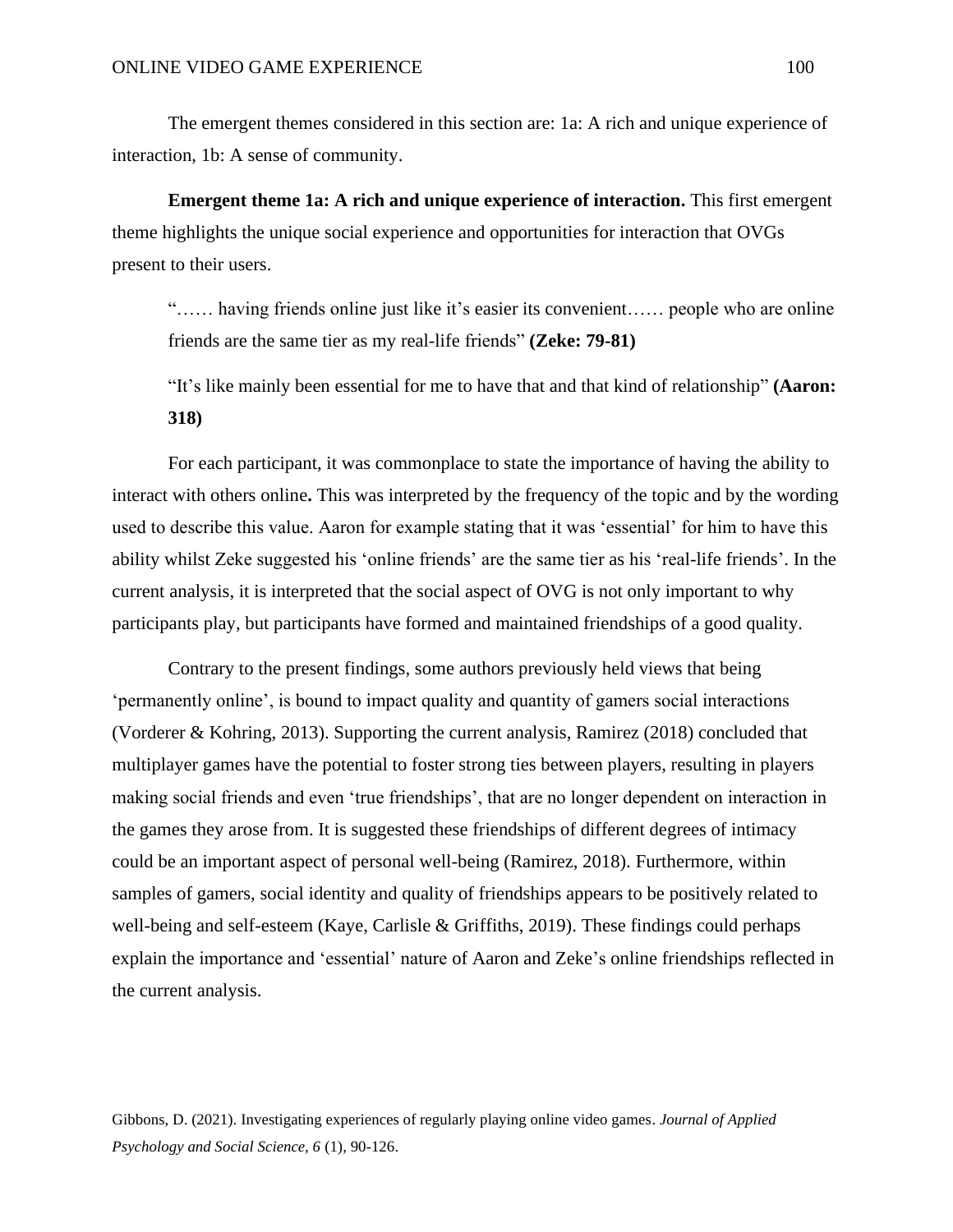Importantly, Domahidi et al. (2018) reinforce the complex nature of social interaction in OVGs, ranging from competitive play to complex forms of roleplaying. It is suggested that future research should focus on taking a more nuanced view of social aspects in online games as they can be so unique and potentially important. This is in part what the current research provides, by exploring this social aspect more ideographically, gaining insight into experience, we can paint a picture of the effect on social life by the gamers themselves. The current findings seem to suggest that the use of OVG, has made it possible to form and maintain strong friendships and social support. Consequently, this aspect of OVG should be investigated further as to how specifically social aspects could be maintained or improved.

**Emergent theme 1b: A sense of community.** This theme covers the aspect of the sense of community portrayed by some participants.

"On a personal level it kind of means it's like connecting with other people who have a similar mindset" **(Zeke: 51-52)**

"You meet new people and you try to find common interests and it would always be like a game or something." **(Aaron: 293-294)**

One of the sentiments I took most of all from Zeke and Aaron's description of the social aspect of OVG, was that community is integral in most positive experiences in their play time. When Aaron spoke about social benefits of OVG, the topic of community was brought up regularly, although not directly all the time. It is quite well documented how various online environments can give users a sense of community and resulting social support (O'Connor, Longman, White & Obst, 2015). Yet there is little to no research on this aspect of OVG.

The research that exists, is like the current research project in that it investigates players experiences of this community side to OVG. For example, Crenshaw and Nardi (2016) found that in some MMO's, players form relationships within the community in order to succeed in certain aspects of the game. From this, some players maintained these relationships because they were important to them (Crenshaw & Nardi, 2016; Gui, 2018). Further research has indicated that strong community foundations within online games can lead to social ties and a baseline for social stability over a longer period (Poor & Skoric, 2016).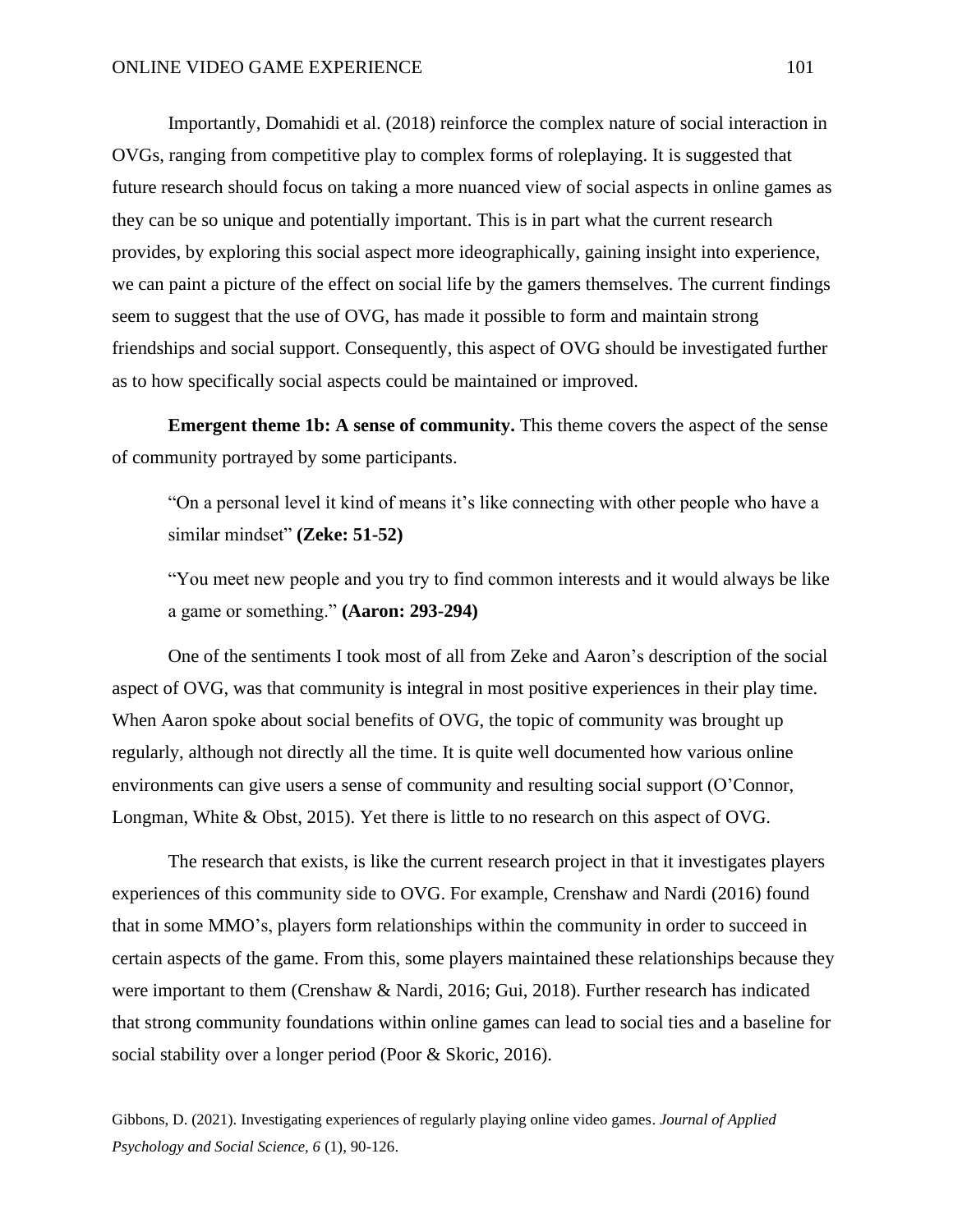Whilst the authors note the research is only exploratory and only one type of game (MMO) was focused on, these experiences fit with the discourse that Aaron and Zeke presented. This is then surely an aspect of online games that should be investigated further, as from the existing literature and current research, it appears this aspect of community may be important for gamers.

## **Master theme 2: Issues within the culture of online video games.**

This master theme looks at issues presented in participants' experiences that are unique to the culture and regular playing of OVG. It reflects some of the relational and interactional challenges participants discussed, including the issues of toxicity in online settings and strained relationships. Some participants discuss some of the potential ways in which regularly playing OVG can impact the individual in unwanted or negative ways.

The emergent themes we will consider in this section are: 2a: The problem of toxic interactions; 2b: How online video games can negatively affect behavior in individuals; and 2c: Strained relationships outside of gaming.

**Emergent theme 2a: The problem of toxic interactions.** This emergent theme addresses the experience of toxic and unwanted interactions, that participants discourse suggests comes from the unique culture and interactions in OVG.

"A lot of it is quite harsh like there's generally no exception as to what they say" **(Sam: 138-139)**

"It can also depending on what kind of person you are it could possibly be quite damaging too" **(Aaron: 135-136)**

"It would either make you withdrawn and not want to interact with other people" **(Zeke: 308-310)**

Interestingly with this emergent theme, participants rarely spoke about their own accounts with toxic behavior or interactions, they more discussed the prospect and potential damage of these interactions.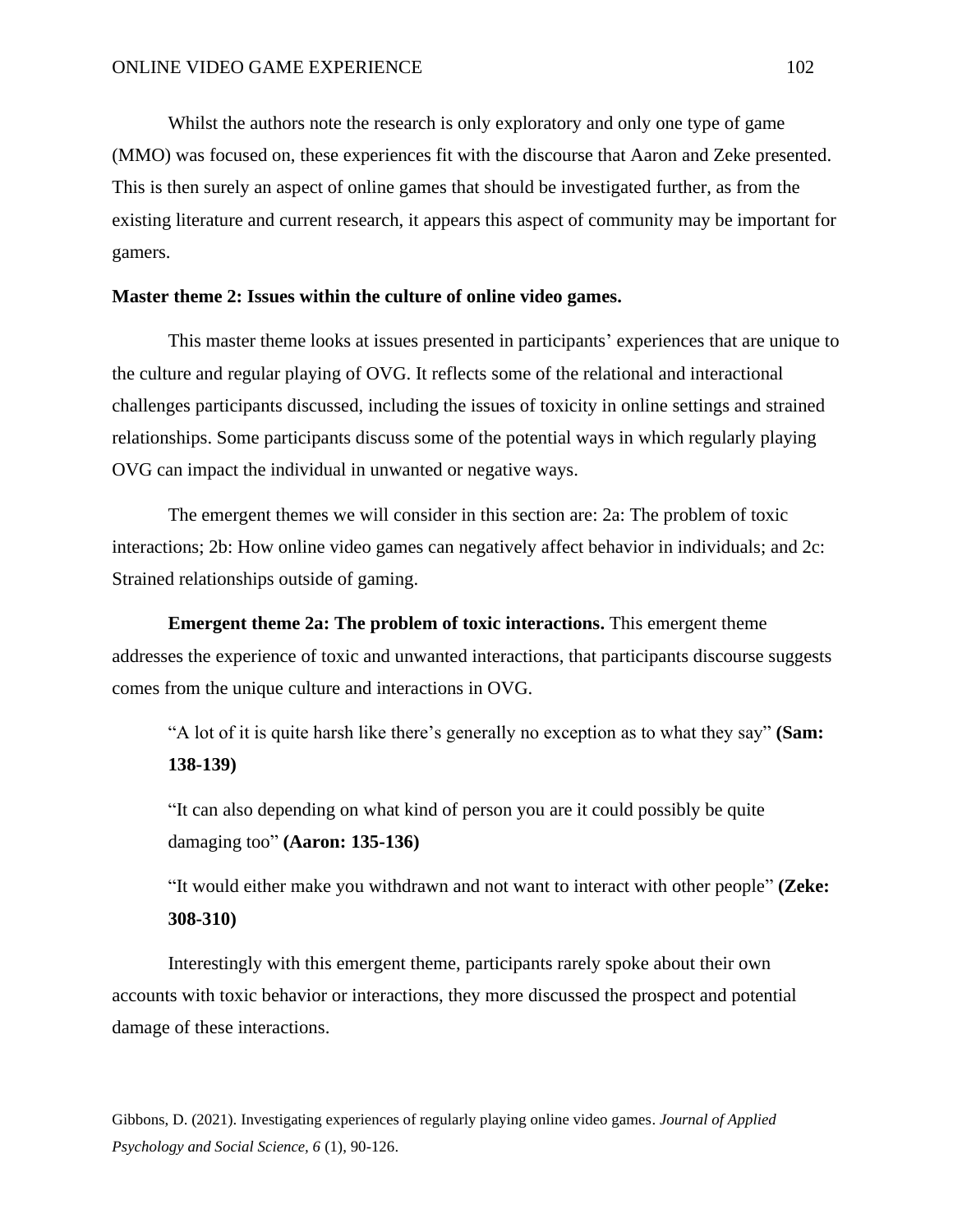In previous research OVG players have collectively identified toxic behavior as being detrimental to their community (Kou, Johansson & Verhagen, 2017). A study specifically looking at the ever-popular game 'League of Legends' and its community identified that toxicity was associated with player stress (Neto, Yokoyoma & Becker, 2017). Some research has suggested the experience of toxicity degrades users' experiences based on participants reports (Kwak, Blackburn & Han, 2015). Yet the specific mechanisms are not investigated and there is a lack of knowledge on how players typically behave within games, serving as a barrier to properly investigate toxicity (Kwak et al., 2015).

Despite this, Saarinen (2017) attempted to understand how toxicity affects players experiences of OVG by investigating toxicity and flow experience, general toxicity negatively impacted on flow experience as reported by participants. Qualitative interview studies of this nature are rare in gaming behaviour, importantly, the findings presented provide a useful comparison to the experiences of those in the current study as both sets of participants note the detrimental effect of toxic behaviour in OVGs. Yet in the present study, participants have also discussed possible damaging effects on the individual, rather than simply play experience. Even with this, it was interpreted that participants presented a discourse normalising toxicity and negative behaviour in their own experiences.

"You can learn to handle negativity a lot…" **(Sam: 172-173)**

"I understand it a bit more just because I've done it so much" **(Aaron: 142)**

From the participants phrasing, I interpreted that they were normalising this kind of toxic behavior. Coinciding with Sam and Aaron's view, Adinolf and Turkay (2018) in investigating competitive OVG player's perceptions and experiences of toxicity reported normalising toxic behavior. The researchers noted that worryingly this included participants not noticing or perceiving racism or sexism, whilst it is unknown if this would apply for contexts outside of gaming, it is perhaps important to consider to players awareness of toxic behaviour may vary (Adinolf & Turkay, 2018). Yet it appears this may have a somewhat limited effect perhaps due to this normalization and experience with toxicity, based on Sam and Aaron's discourse here.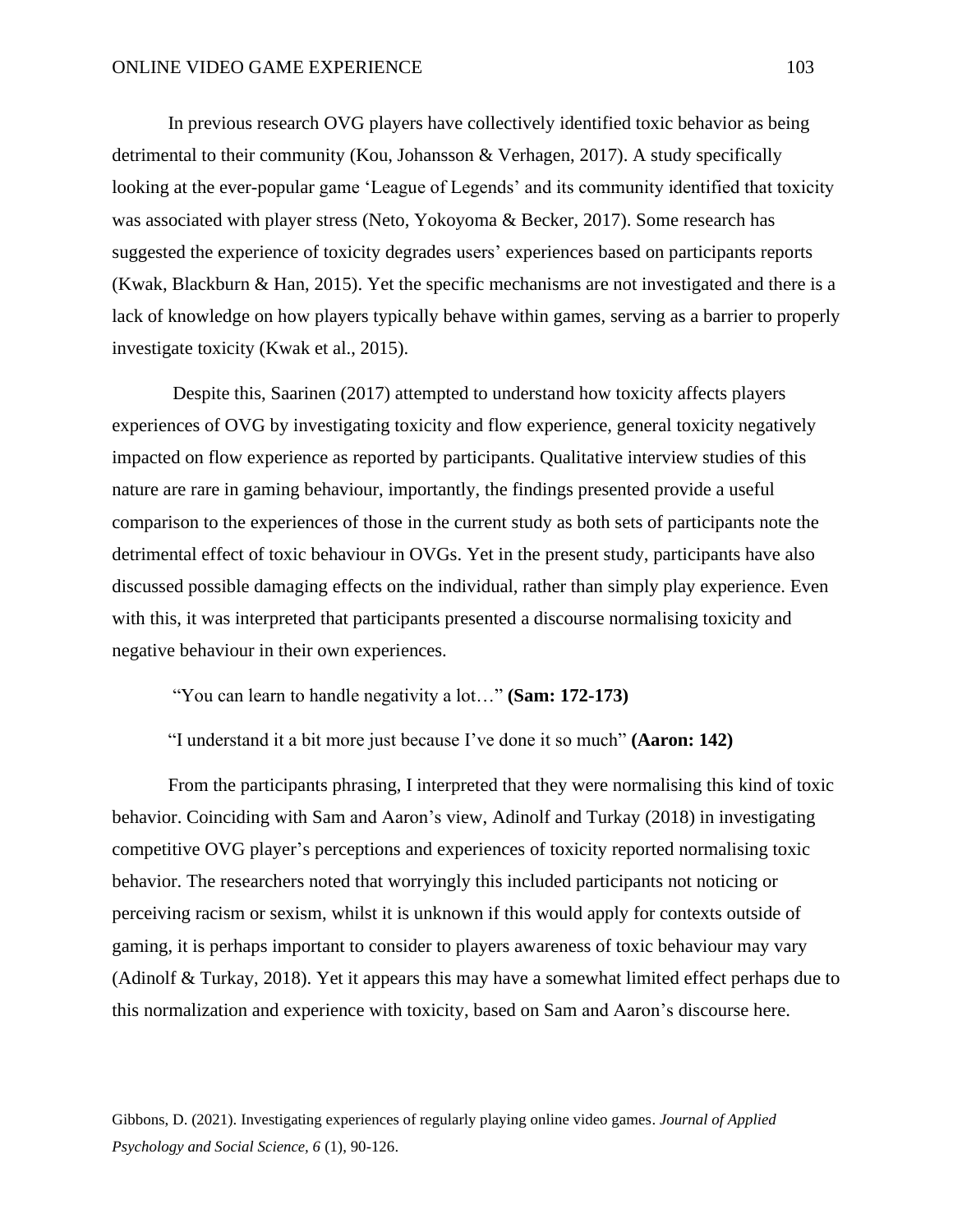Sam and Aaron's present discussion around normalising toxic behaviour, is also reflected in other research where participants discussed this, supporting the notion that gamers must grow a tolerance for toxic behavior or become driven off, potentially excluding more vulnerable members of the community (Shores et al., 2014; Saarinen, 2017). As we will discuss, OVG are potentially useful in improving social skills, forming and maintaining a level of social support and relationships and raising confidence of some perhaps more introverted individuals (Trepte, Reinecke & Juechems, 2012; Kowert et al., 2014). The discussion in this theme suggests that some individuals may be more susceptible to effects of toxic interactions. This is perhaps an area that could warrant further research, as OVG may be influential for some people's level of social support (Trepte, Reinecke & Juechems; Kowert et al., 2014)

**Emergent theme 2b: How online video games can negatively affect behavior in individuals.** This emergent theme involves the notion of the more detrimental individual effects of regular OVG playing.

"It can kind of have some addictive traits… you don't handle it well, It can kind of lead to like pitfalls like that" **(Aaron: 251-252)**

"My temper would just generally like outside of games it would be quite bad like it would be short or quick or whatever from just kind of that behavior in a game" **(Aaron: 257-258)**

Interestingly, Aaron was the only participant to lead the discussion in this direction. It appeared to be an aspect of his experience that he felt needed to be shared and, seemed to warn of maladaptive traits that could develop from regular play. The focus on negative aspects of OVG play has been thoroughly discussed and challenged throughout the presentation of this research project so far.

However, in order to explore this aspect of the OVG experience further and to discern whether it can shed light on the existing literature, it would be most appropriate to look at a recent comprehensive meta-analysis of research into the effects of IGD and the outcomes of PGB. Mannikko et al. (2020) found that several psychological health factors were related to PGB, depression and anxiety being the most associated. The research by Mannikko et al. (2020)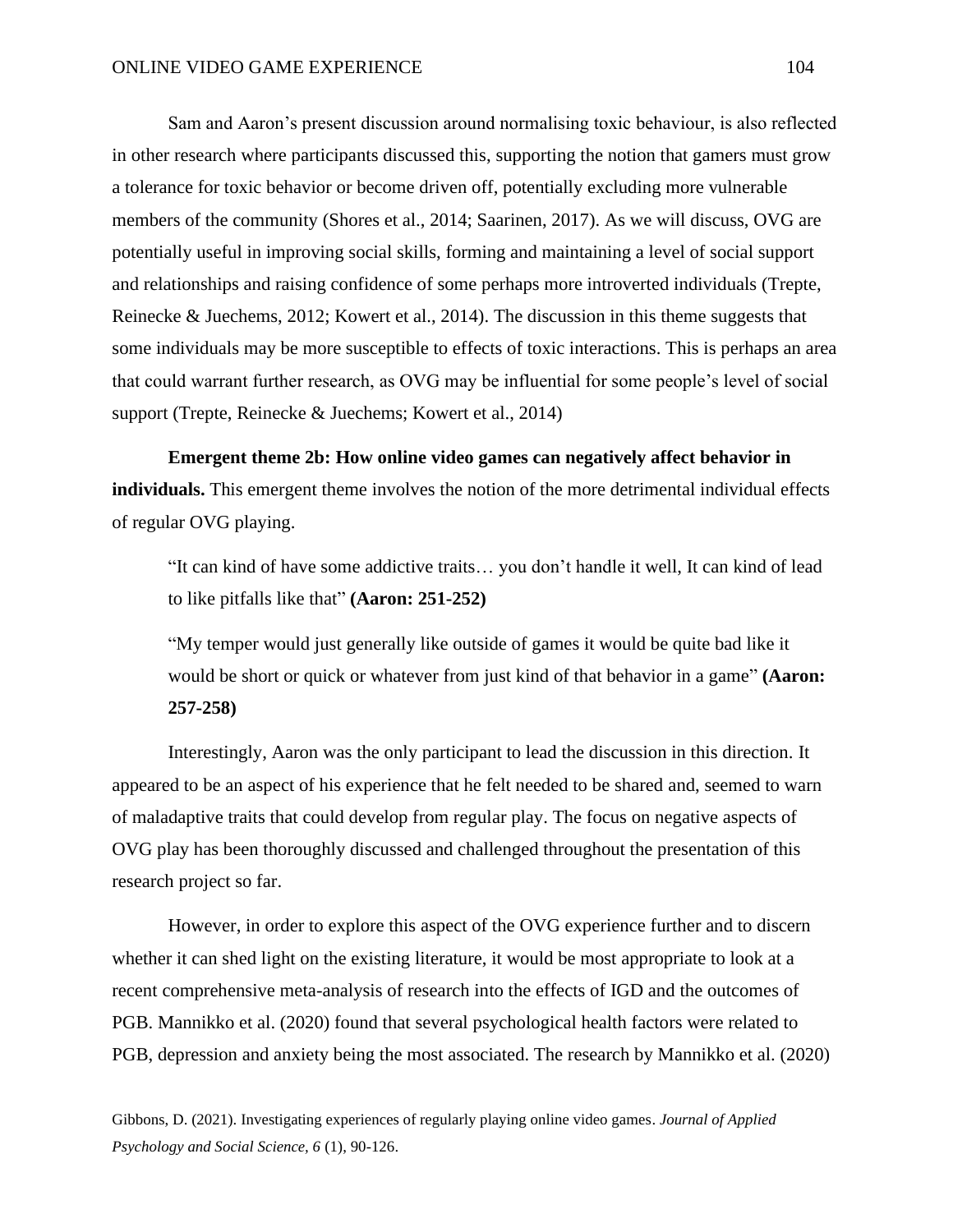#### ONLINE VIDEO GAME EXPERIENCE 105

recognises the issues with IGD in its current form, namely the ongoing debate regarding lack of understanding of the behavior and unofficial status as an 'addiction' (Kuss, et al., 2017; Saunders et al., 2017). It is also acknowledged that the cross-sectional nature of their own study results in a lack of causality between these potential negative outcomes. Mannikko et al. (2020) also importantly advocate for future research to be take a more socio-ecological approach, investigating the individuals, gaming culture, relationships and community in order to enhance the understanding of potentially problematic gaming behavior.

This study aimed to explore some of these aspects of online gaming, revealing that Aaron is particularly wary of some of the potential downsides and has experienced for example anger issues relating to experiences with other individuals in OVGs. Perhaps this outlines the need for further research that investigates these aspects of the OVG experience to thoroughly understand the experience and develop holistic approaches to treating any problematic behavior. Importantly, the importance that Aaron places on acknowledging and being cautious of these possible downsides, should be carefully considered by any wanting to enjoy the myriad of potential benefits of OVG.

**Emergent theme 2c: Strained relationships outside of gaming.** This theme captures the perceived affected relationships, due to the nuances and unique ways in which people view OVG and its related stigma.

"At the time I just didn't really care or see the bigger picture" **(Zeke: 150-151)**

"I was too involved with my video games so like in that sense that kind of relationship with my parents" **(Zeke: 154-155)**

I was kind of gaming and stuff it made me put a strain on the relationship between me and my parents because they're trying to discipline me" **(Aaron: 164-166)**

Both Zeke and Aaron described the experience of a 'strained' relationship with their parents in the past. For both Zeke and Aaron, the interpretation was that this strain may have been as a result of a clash of perceptions between the participants' parents, potentially involving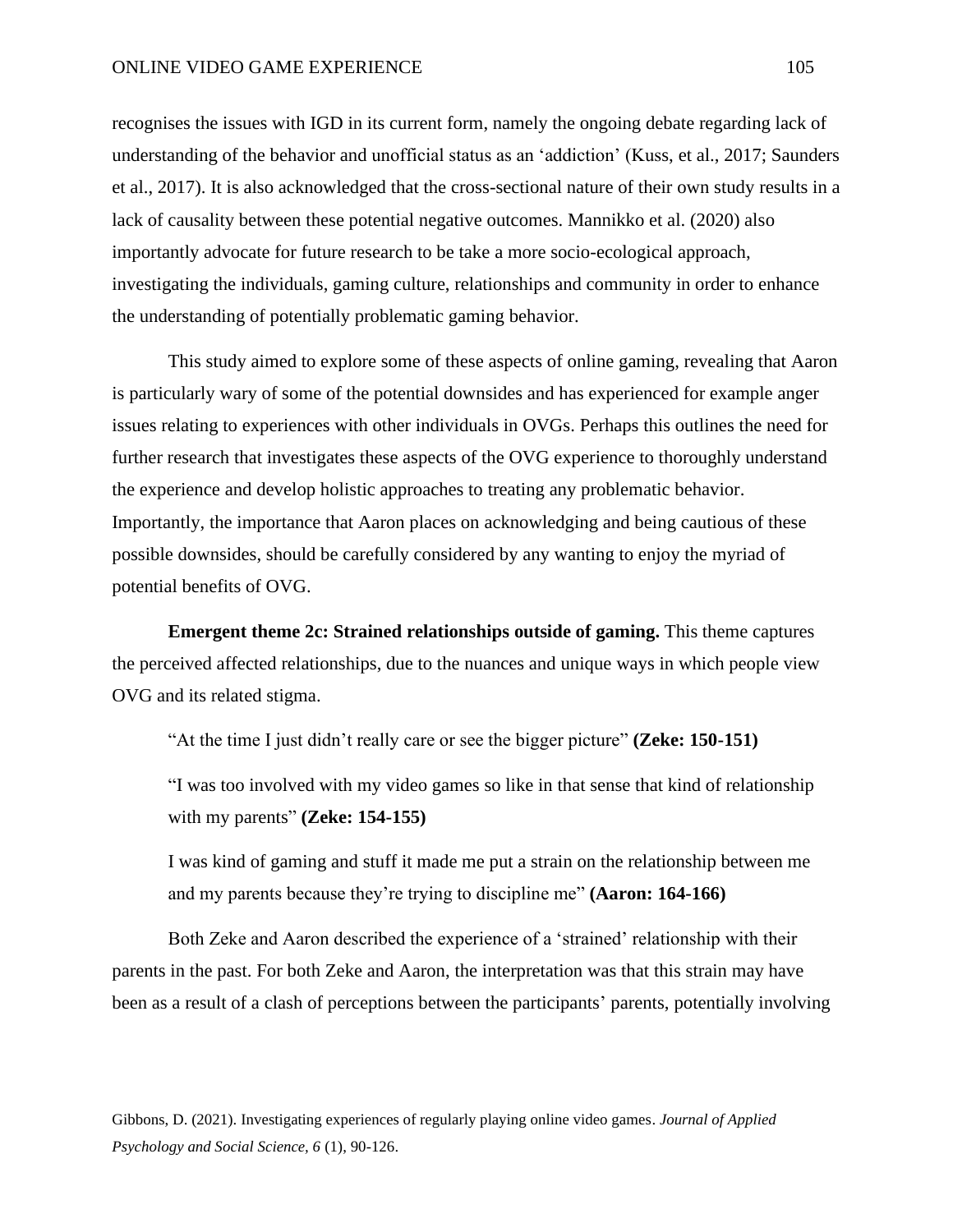stigma from the parents about OVG, or naivety on the side of the participants as the 'see the bigger picture' quote from Zeke's interview suggests.

The interactions between parents and their children could potentially be important in mediating online and potentially problematic video gaming behavior. Brus (2018) theorises or suggests that young people's problems with gaming are nearly always articulated as an addiction in social interactions with their parents and the topic is stigmatised as a result. This only partially fits with the discourse that Aaron and Zeke present here, as although the parents clearly saw it as an issue and felt a need to address this issue in terms of education and schoolwork, there was no clear intervention and both participants made it clear that this strain was not long lasting or damaging. Interestingly, research investigating social influences on 'pathological gaming' and IGD has noted the critical role that 'interferences' from parents had in mediating the relationship between damaged self-control and increased pathological gaming (Bonnaire & Phan, 2017; Jeong, Ferguson & Lee, 2019). Conversely, the quality and degree of communication between parents and their children reportedly decreased academic stress, promoted self-control and would resultingly decrease pathological gaming (Bonnaire & Phan, 2017; Jeong et al., 2019).

So, it may be likely, that for Aaron and Zeke the communication and levels of understanding between them and their parents was of a high enough quality to not result in any further damage (in terms of problematic behaviors). Relying on previous findings and the current research as definitive would be ill advised, as different interactional dynamics between parents and children have not been considered, which could potentially play a mediating role in the outcomes of gaming behavior (Bonnaire & Phan, 2017). Even so, the current research and existing literature outline the potential importance of addressing stigmatic attitudes and the importance of an open, positive and interactive attitude in communicating with children about their gaming behavior (Eklund & Bergmark, 2013; Jeong et al., 2019).

# **Master theme 3: Versatility and importance of the online video game experience**

This master theme looks at the versatility that the OVG experience provides. It reflects, competition and immersion as important motivations for play and the unique culture and image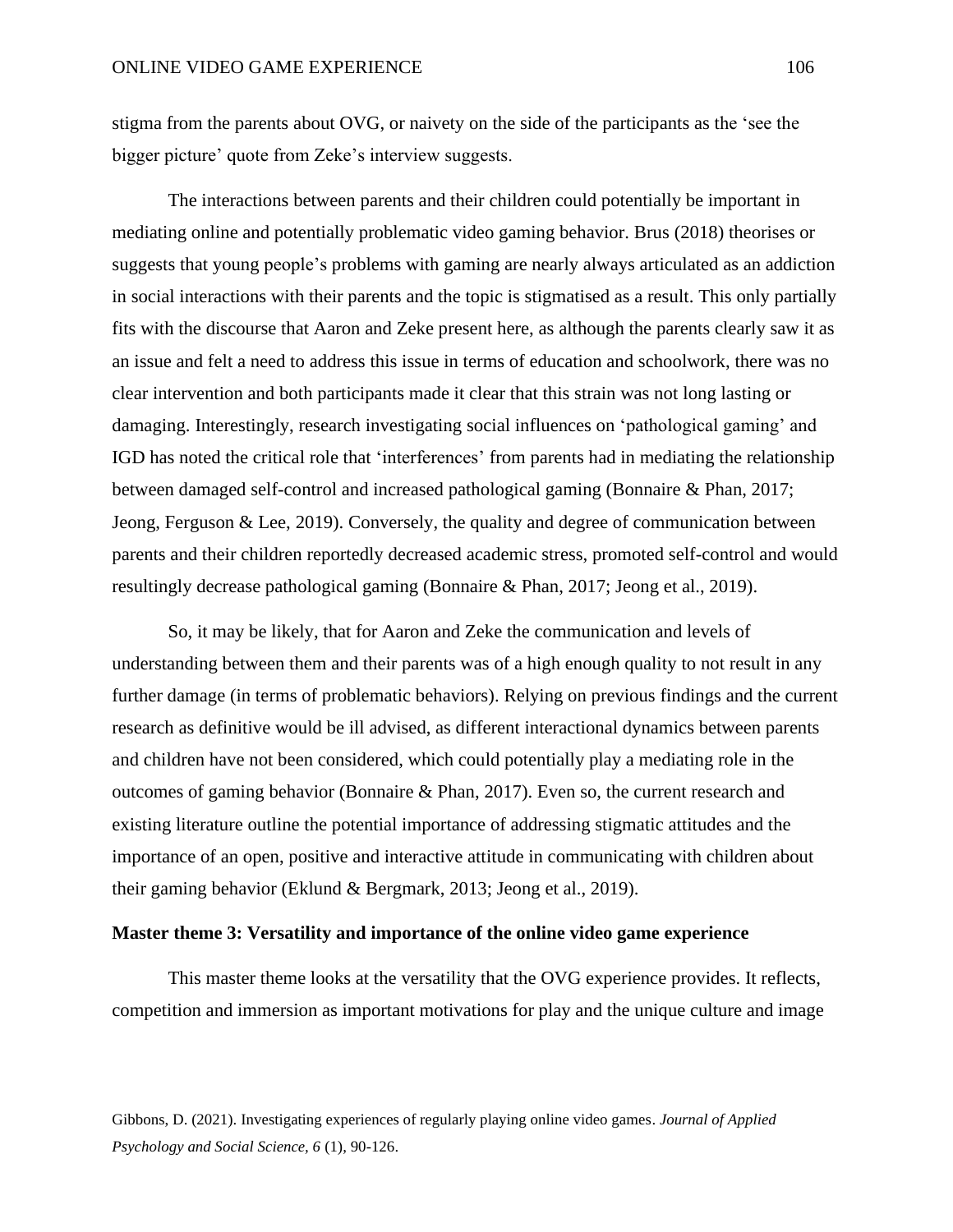that participants identified with. Finally, the ways in which this experience facilitates growth in social skills are considered.

The emergent themes in this section are 3a: The competitive and immersive experience of online video games; 3b: Identity and Image; and 3c: A focus on social skills.

**Emergent theme 3a: The competitive and immersive experience of online video games.** This theme considers the competitive and immersive aspects of OVG. More specifically, the two aspects of competition and immersion as motivations for play.

"I tried to do for a time when I was young was to do it for like properly a competitive release." **(Aaron: 87-88)**

"It can be quite versatile it's not necessarily just like wasting time it's socialising, it can be competitive, it's very engaging" **(Aaron: 112-114)**

"There is a sense of achievement there and that's really nice to have" **(Sam: 47-48)**

All three participants mentioned some form of competitive or achievement aspect as being an important part of why they play. As Aaron spoke about his experience it came across that the need for competition and having that 'competitive release' was a necessity rather than a light motivation. Recently, with the recognised transformative effect of video games on our society and culture, the necessity for understanding motivations for play is thought to be crucial for academic research and practice (Kordyaka, Muller & Niehaves, 2019).

Historically, educational theorists emphasised the value of play as something that builds the person through knowledge, experience-based skills and habits (Henricks, 2014). Henricks summarises play as "An exploration of powers and predicaments. We play to find out what we can and cannot do and to see if we can extend our capabilities" (pp. 204). Sepehr and Head (2018) propose that flow, the state of optimal experience that can be achieved via having their skills challenged to an extent to perform well in an activity, would be impacted by situational competitiveness and social presence. It was found that the experience of flow was positively impacted by situational competitiveness and social presence (Sepehr & Head, 2018). This relationship between competitiveness and flow, coincides with previously discussed view of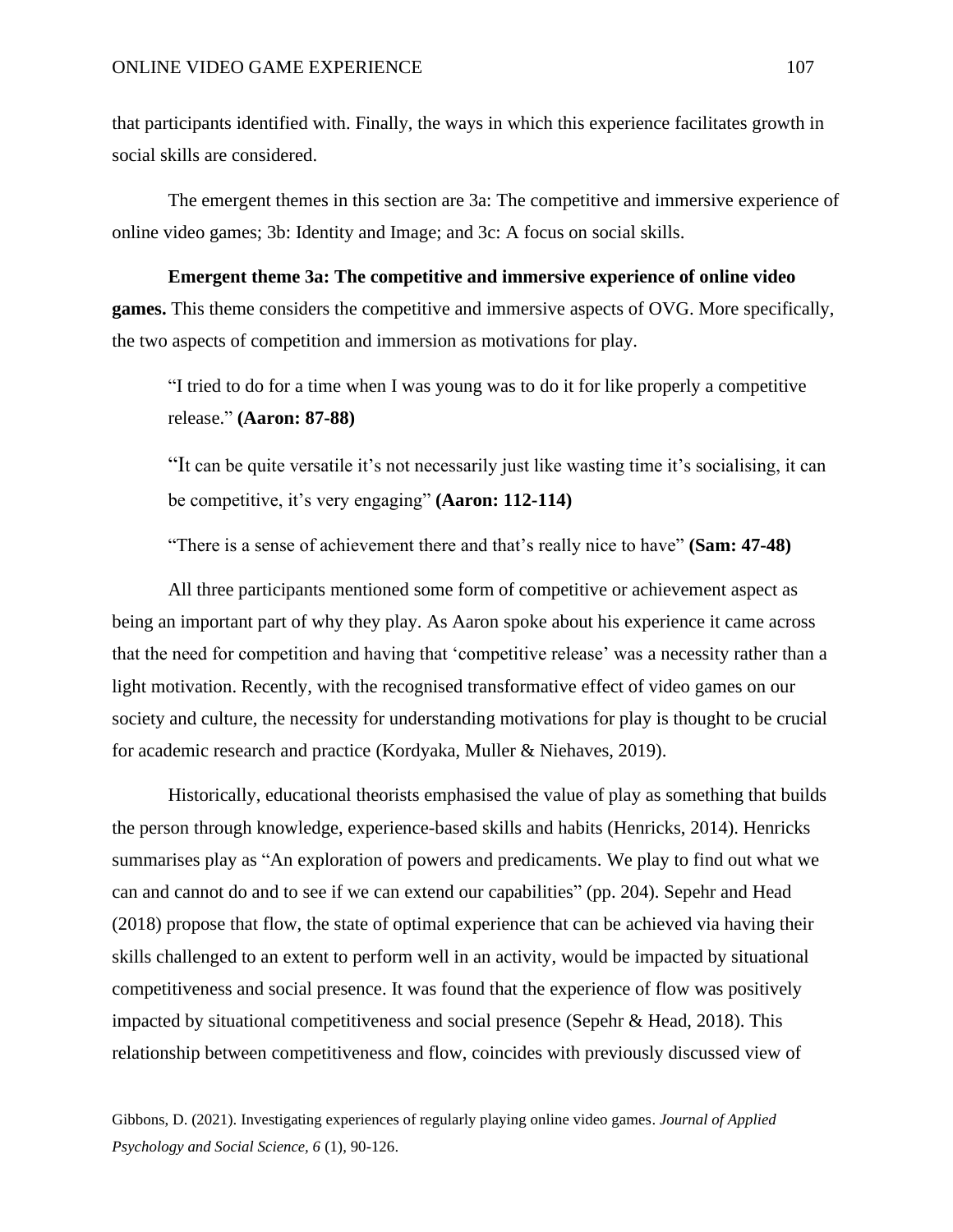## ONLINE VIDEO GAME EXPERIENCE 108

exploring and challenging our capabilities as an explanation of play (Hendricks, 2014). The reliance on self-reported data in this research is a prominent limitation, as several biases can influence self-reported data. Still, these findings add substance to the sentiment that Aaron presented. They show competition, especially in a social setting, may increase the likelihood of an optimum experience when playing video games and perhaps, as this play is 'optimum', the potential growth and person building resulting from the play is also improved (Henricks, 2014).

Importantly the findings from Sepher and Head (2018), showed that social presence, in this case, comparing one another in competitive situations, was particularly important for the experience of flow and is crucially compatible with previous research with regards to the social influence on flow experience. The experience of group flow in social gaming contexts has been shown to enhance positive mood significantly for players (Kaye & Bryce, 2014). The competitive nature of online games has been explored in depth due to associations with violent behavior (Schmierbach, 2010; Adachi & Willoughby, 2011). Regarding recent literature and the present findings, it should perhaps be explored further as a potentially crucial factor in OVG players experience, especially as it seemingly fits with the overall theme of the importance of social interactions in OVG.

"When you're in a game playing with other people you can forget about everything else… It's just like you're in another world which can help me calm down" **(Zeke: 33- 34)**

"It's almost like an escape from reality really if you want to just get away from the stresses of life…" **(Sam: 23-25)**

"It's got a teamwork element to it that's quite important… quite important in the fact of why I play and stuff" **(Zeke: 90-91)**

Traditionally in the study of video games, the degree to which players feel integrated within the game is a measure of their sense of 'immersion' (Taylor, 2002). Michailidis, Balaguer-Ballester and He (2018) note that the characteristics of immersion and flow are similar, and total immersion would qualify as a deep-flow episode as both denote an experiential extremity (or optimum experience). So, it appears that there may be interplay between the two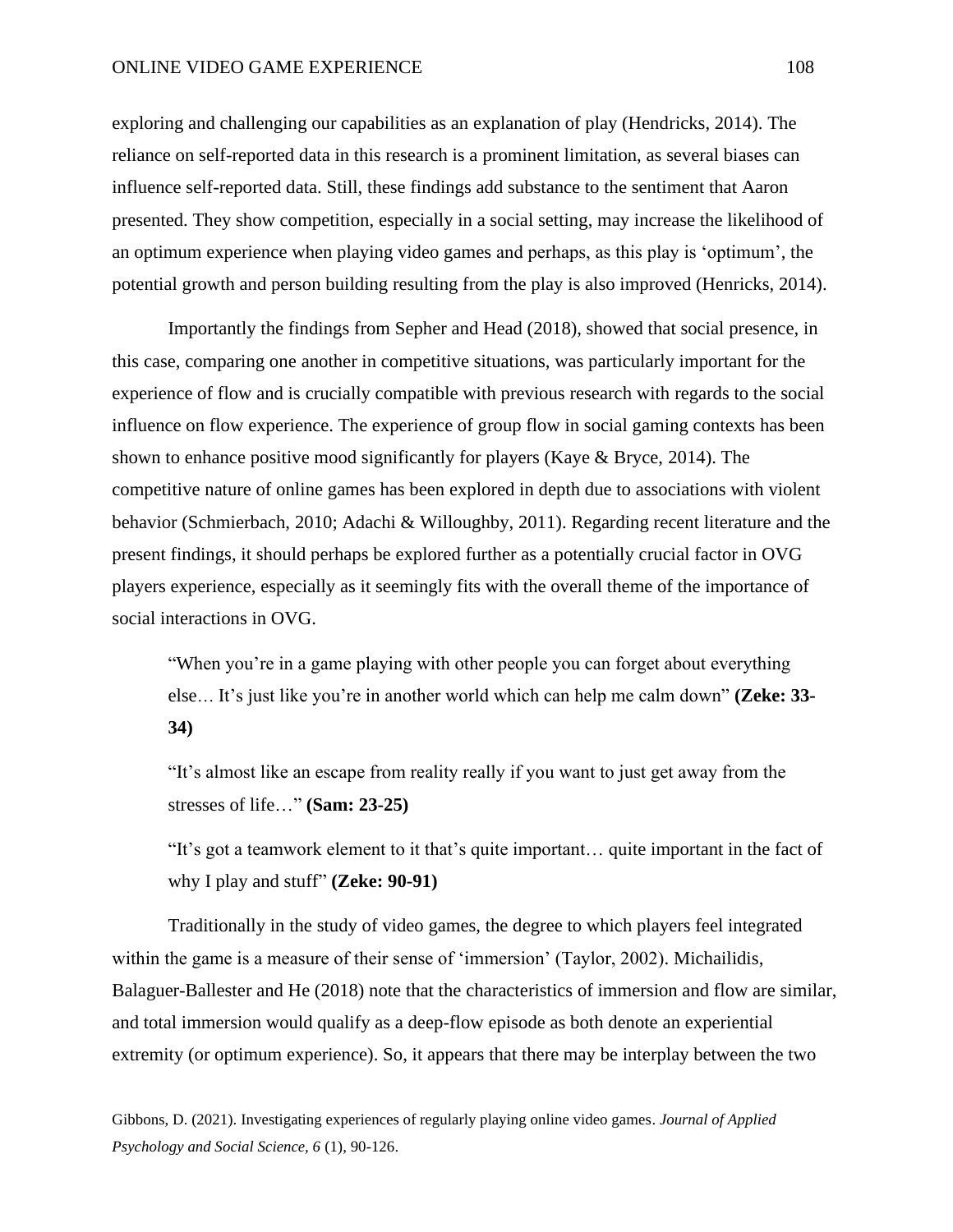concepts. Zeke's discussion around the subject, reveals he seems to value the importance of teamwork and interaction as a key part of his immersion, which is a focus on the social aspect of heightened experience. This existence of this potential important aspect of experience is supported by the findings of social presence increasing immersion, both in a cooperative and competitive setting (Cairns, Cox, Day, Martin & Perryman, 2013). The researchers recognised that further research is required to accept these findings, more specifically on the influence of social presence in non-competitive OVG settings. Even so, it seems there is a consensus in the literature and the current research that the unique competitive, immersive and flow experiences in OVG not only hold value to the players but are rooted in the rich interaction that the OVG appears to provide.

**Emergent theme 3b: Identity and Image.** This emergent theme encapsulates the seemingly unique identity of gamers that the participants associate with, along with an equally unique discussion of image that presents itself in playing OVG and is considered often by the participants themselves and perhaps others in their lives.

"I think, think it's always something I'll be doing so I guess it probably means a great deal to me" **(Sam: 62-63)**

"I mean I am a gamer you know it's like, it's like saying you're an athlete or something it's, it is a part of your identity isn't it" **(Zeke: 99-100)**

"We have the same dumb tendencies we kind of end up going down a rabbit hole together" **(Aaron: 366-367)**

This kind of social identity and self-categorisation held by the participants is unsurprising and can be explained by general theories of self, such as social identity theory which could explain aspects like the unique dynamics of speech and tendencies identified by Aaron (Hogg, 2016). Research findings have recently highlighted the applicability of social identity theory to online gaming contexts. More specifically in that some gamers identify with their online avatar and presence, which in turn contributes to social presence and participation in the community (Teng, 2017). Due to its cross-sectional design, this research cannot claim causality, despite this it does begin to paint a picture of what might constitute the 'gamer' identity. Whilst all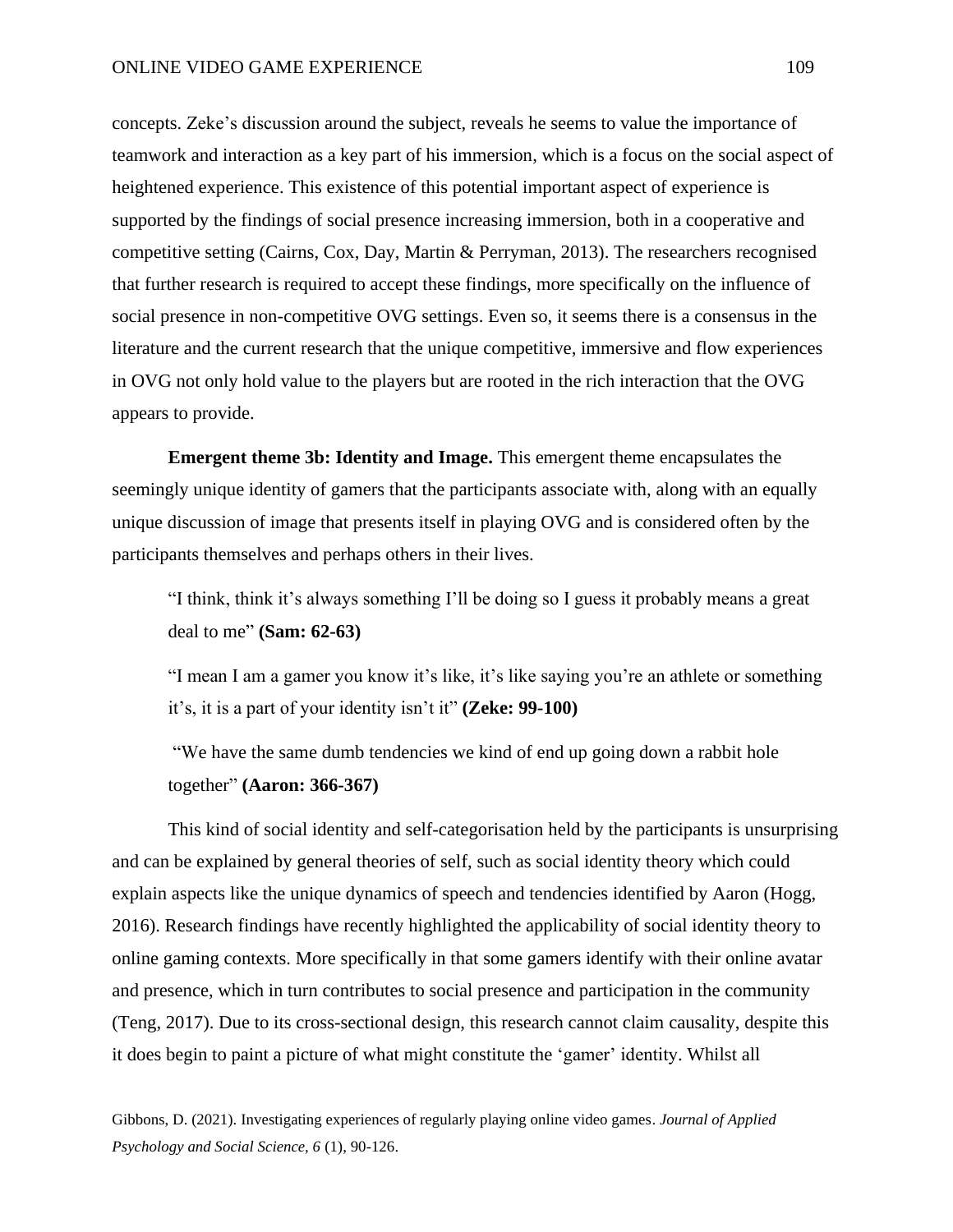participants acknowledged this unique sense of identity, Zeke, I felt conveyed a sense of real ingrained pride in his identity and spoke about it in detail.

"I would say it's part of my personality of my identity of who I am" **(Zeke: 104-105)**

For these participants, particularly Zeke, it seems as if there is a certain culture and identity that holds great importance for the individual. It is suggested establishing and recognising this culture and identity and its components is an important step towards filling this lack of understanding regarding online gaming behavior that still exists within research regarding the experience of OVG (Yuchang, Meng & Yunlong, 2018). Research drawing inspiration from cognitive and psychiatric anthropological perspectives has also suggested that those who study problem gaming should pay greater attention to how OVG experiences are shaped by the culture, comprised of negative and positive factors in OVG (Snodgrass et al., 2017). The research from Snodgrass et al. (2017), is limited in that it, employs a non-representative convenience sample. Yet it once again challenges the narrative and current assumptions that comprise the negative aspects to the experience of playing OVG and points towards a critical look at how current researchers may approach "internet gaming disorder".

In the present research, participants have identified with a unique identity culture, and as previously discussed, a sense of community within their experience of OVG. Similarly, De Grove, Courtois and Van Looy (2015) concluded that the gamer identity is formed and maintained in relation to a larger cultural context, in relation to everyday social interactions. In agreement with these conclusions, the participants' experiences presented here suggest they feel they relate to a certain identity and broader community/culture that is rooted in a social experience and that imperatively, is of great importance (to participants like Zeke). These kinds of insights into this very nuanced side of their experience, could provide game makers and other researchers in the field with a framework to enhance experiences of gamers as it may be a crucial aspect of their experience (Liao, Pham, Cheng & Teng, 2020). Alternatively, this kind of insight suggests that the stereotypical images of gamers held by many, are not all encompassing, and these individuals identify with a complex, unique, and rewarding culture and community.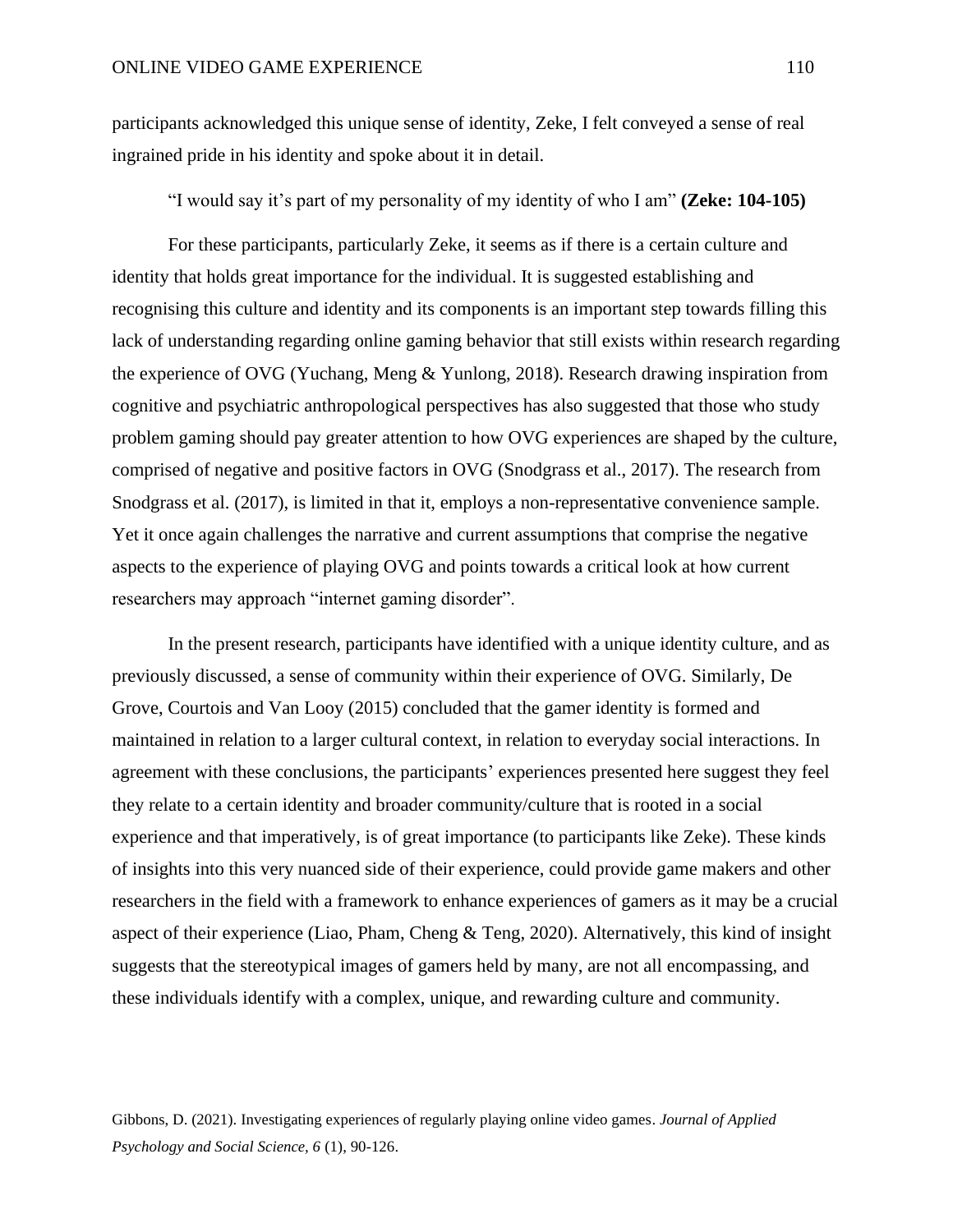**Emergent theme 3c: A focus on social skills.** This emergent theme encapsulates participants' experiences in which playing OVGs has resulted in positive outcomes relating to personal social growth.

"I found it helps to I don't know bring you out of your shell a little in some social situations since you've had that experience of talking with people online" **(Sam: 184- 185)**

Sam, at this point in the interview, portrayed the usefulness of OVGs in bringing him 'out of his shell'. As Sam presented himself as a more introverted individual, it seems clear that, from his descriptions, his experience of playing online video games with others and having that interaction has enabled him to more easily socially engage. Despite this, there is contention over the effect of OVGs on the social skills of an individual. There has been an increasing concern, with the emergence of social video games, that OVGs substantially hinder or deteriorate social skills, such as the ability to verbally engage with others (Kowert et al., 2015). Griffiths (2010) found that high-frequency OVG players scored poorer outcomes on the Social Situations Questionnaire (SSQ). Yet, as case study evidence suggests, excessive game use is not the same as PGB, and some excessive gamers do not show detrimental effects and PGB is perhaps more contextual (Griffiths, 2010). More so, a longitudinal linear relationship between lower social skills and 'pathological gaming' has also been suggested by other researchers (Liu & Peng, 2009; Lemmens, Valkenburg & Peter, 2011). Even concerning this, the other participants seemed to concur with Sam's experience regarding their social development.

"I feel it made me more confident" **(Zeke: 300-301)**

"There's a lot of really positive tendencies from it of just being able to talk to people" **(Aaron: 390)**

In contrast, there are some that would advocate for the benefits of OVGs in this area. Some research suggests that OVGs have the potential to increase the user's general sociability and hold potential for facilitating the psychological and psychosocial growth of their users, even allowing for more shy users to overcome their traditional social difficulties (Steinkuehler & Williams, 2006; Kowert, Domahidi & Quandt, 2014). More specifically, Ewoldson et al. (2012)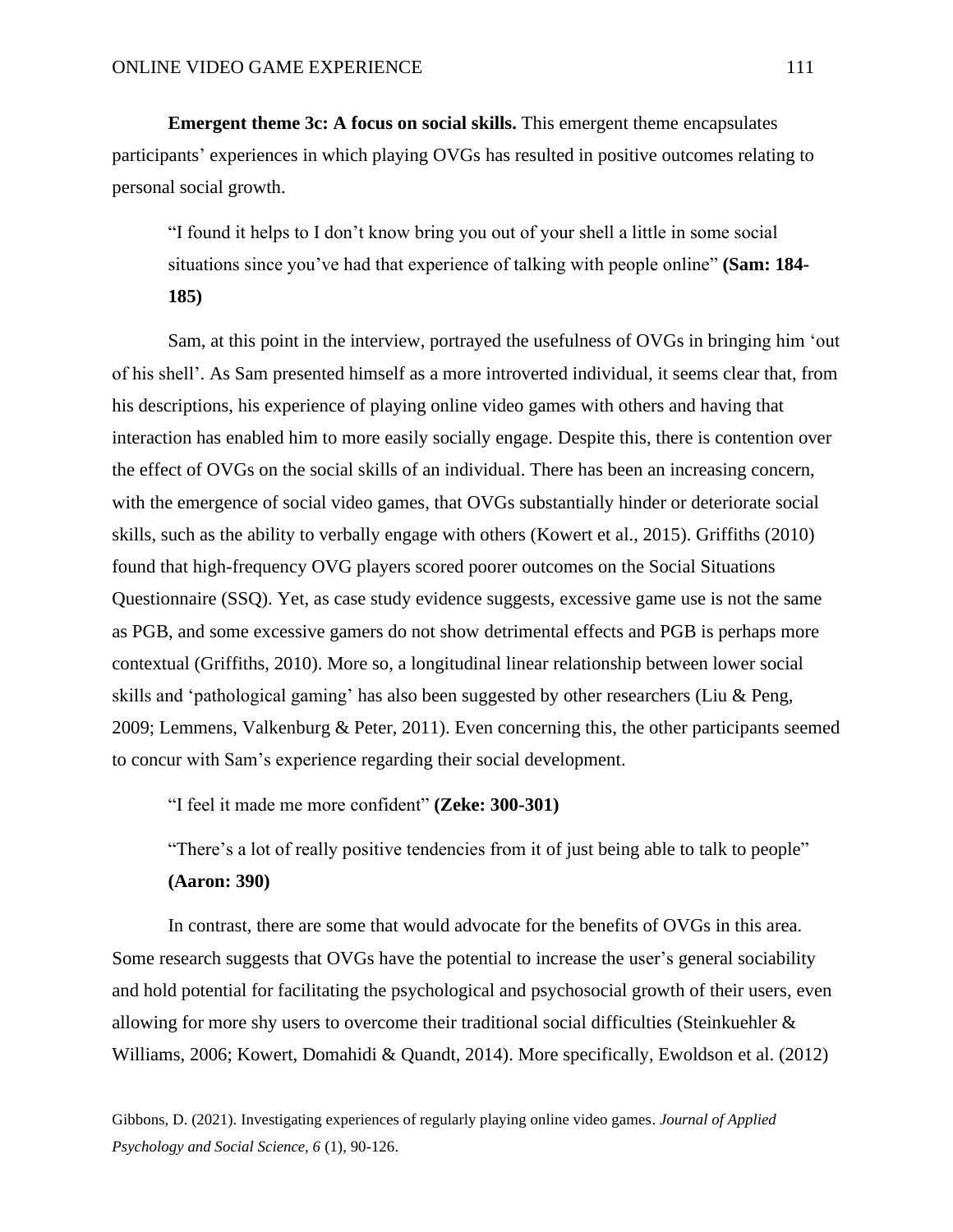concluded that players acquire important pro-social skills from games that reward cooperation, support and helping behaviors. This fits with discourse of the participants benefitting in the ways they described, with the online video games that the participants mentioned they played.

Importantly, the conceptualisations of video game involvement and social competence were varied and not actually defined by OVG players themselves in every piece of research mentioned here (Kowert et al., 2015). None investigated experiences of OVG players. It could be argued that in order to achieve the full picture on the effect of these OVG on social skills, the players themselves need to be asked. In this current research one of the goals is for these in-depth experiences to convey to researchers how these experiences impact participants social competence, skills and confidence. It is hoped that this can shed light on or even challenge the existing narrative towards OVG users and their social experience, as is congruent with the goal of any IPA research (Smith, Flowers & Larkin, 2009)

#### **Evaluation and Future Research**

The aim of the current research was to investigate and explore the lived experience of regular OVG players to gain an understanding of the various aspects of experience, behaviour and potential outcomes. The use of open semi-structured interviews and IPA, an idiographic and phenomenological approach, allowed for this experience to be explored using rich and contextualised accounts (Smith et al., 2009; Gauntlett et al., 2017).

The present analysis revealed that OVG provides a rich and unique social, competitive, immersive, varied experience. Positive outcomes such as social support, a sense of community and positive competitive and immersive aspects of OVG were interpreted from the data. However, some negative outcomes were interpreted, such as strained relationships, potential issues of toxicity, and one participant recognised potential behavioural issues, such as addiction. Primarily, the social, identity and community aspects OVG experience were interpreted as being important for each of the participants, this is in line with research suggesting the positive outcomes in OVG play.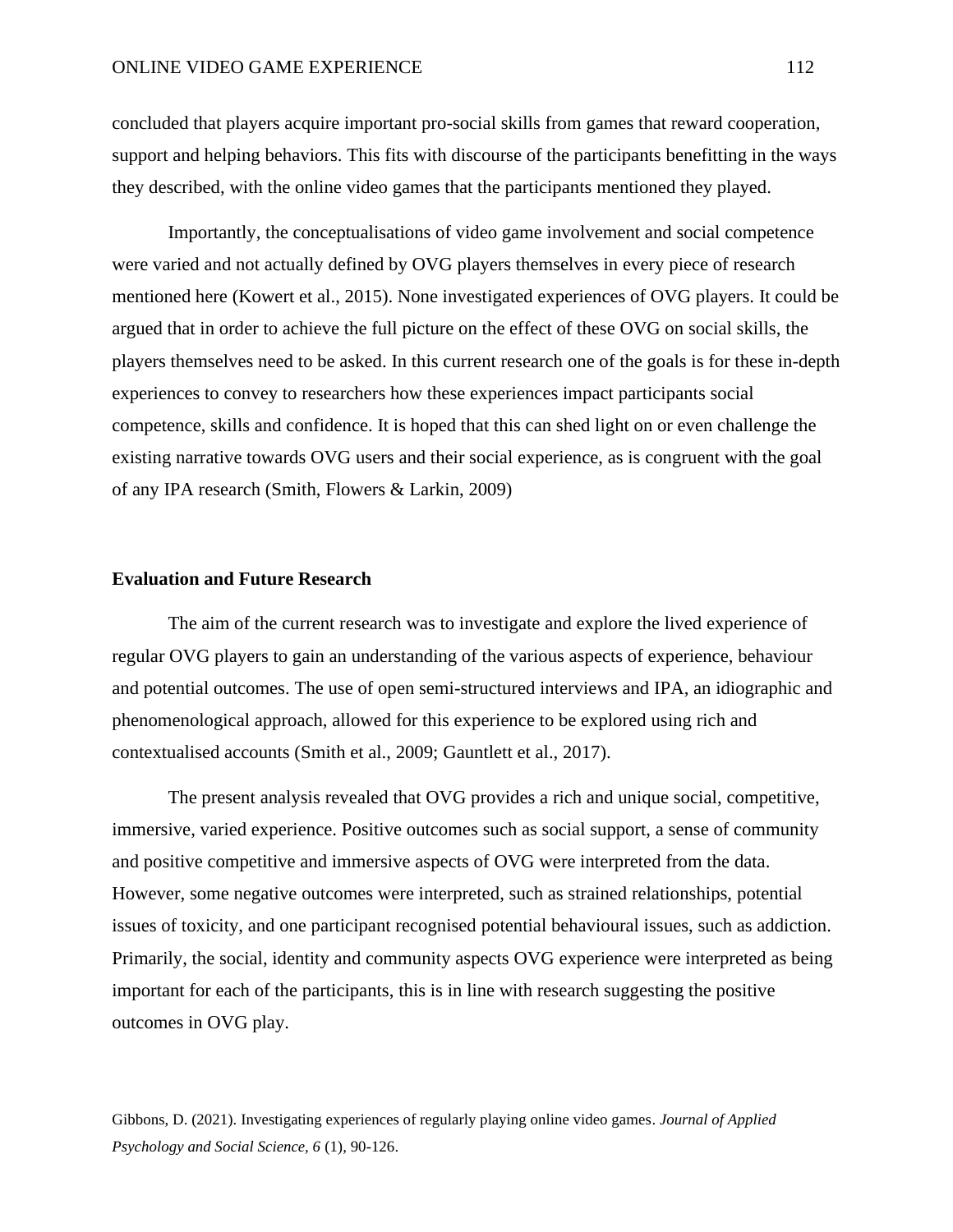Notwithstanding this, it is important to acknowledge any potential limitations in this research. First, qualitative, phenomenological research has been criticised for its subjective and interpretive nature. Particularly in this case, a reflexive account was outlined, as well as the researchers own preconceptions, which involves a positive outlook on the OVG experience due to regular use and experiences. This may have influenced the analytical and data collection procedure even with precautions made. For some this raises questions of validity and reliability of the findings (Brocki & Wearden, 2006). Although it could be argued that by following not only guidelines on the IPA process but recommendations from past IPA research, demonstrates validity throughout this research. Furthermore, sensitivity to context was demonstrated as participants lead the discussion through open ended questions and interpreted themes to reflect participant narratives. Commitment and procedural rigor have been demonstrated in following guidelines for IPA (Smith et al., 2009). Finally, the methodology is coherent and transparent, sharing reflexive accounts of how researcher interpretations may have affected the research process. All of which are core principles of a valid qualitative approach (Yardely, 2008). Despite this, in future research of a similar nature using IPA, it would be recommended that transcripts are analysed by several researchers in order to ensure the credibility of final interpretations (Smith et al., 2009).

Secondly, in line with recommendations for IPA sampling, a homogenous sample was purposefully selected for the current research (Smith et al., 2009; Pietkiewicz & Smith, 2014). However, this sample resultantly consisted of all white, English speaking, male participants aged 19-23. It is suggested that IPA is only concerned with the quality of experience, hence IPA usually benefits from a smaller homogenous sample size (Smith et al., 2009; Alase, 2017). Yet it could be argued that this sample could be missing out crucial aspects of the OVG experience. Hence reducing the extent to which these findings can be generalised. As a result, for future research, it is recommended that experiences are investigated for wider populations of gamers. For example, research has noted the salience of toxic behaviour, general and sexual harassment towards women in OVG, resultingly impacting on their playing experience and even self-blame in some women (Fox  $\&$  Tang, 2017). This is an area that could merit future research, as if these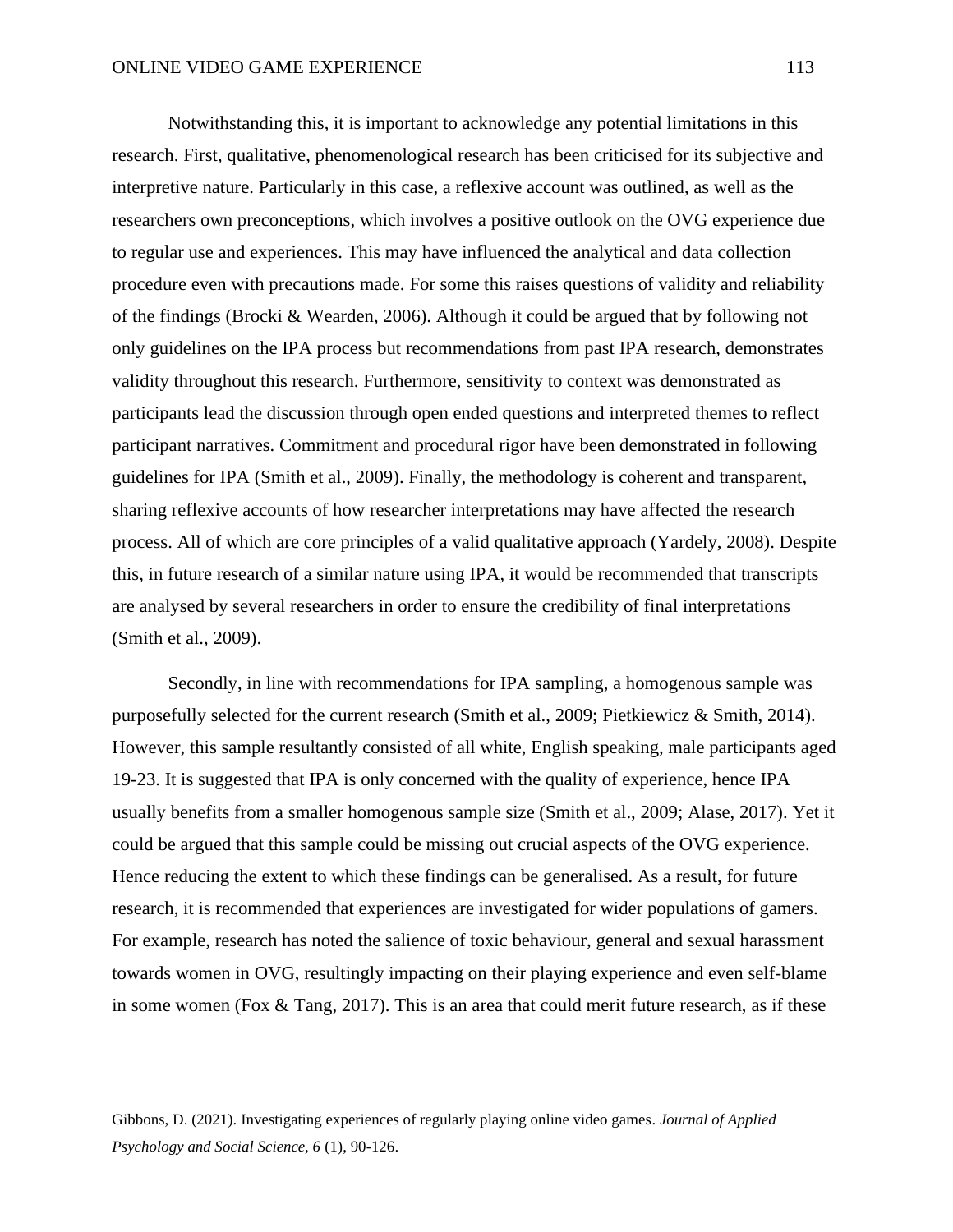experiences turn out to be wholly negative, the most effective course of action to eradicate this kind of experience must be taken.

## **Conclusion**

The current emergent themes suggest, based on participants experiences, OVG are particularly important for maintaining communication, facilitating social interaction, giving players a sense of community, developing social skills, creating a unique identity and image, and providing a competitive release and immersive experience, even for more introverted individuals or those who cannot access these aspects in other areas of life. Negative outcomes and experiences were also interpreted, such as toxicity in OVG, potential negative behavioural outcomes and, notably, strained relationships as a result of regular play, mainly with parents. In the literature, this lack of understanding between child and parent in OVG playing has led to poor academic performance and increased pathological gaming (Eklund & Bergmark, 2013; Bonnaire & Phan, 2017; Jeong et al., 2019) This may be an important area for future study in order to reduce stigmatising attitudes and better that line of communication between parents and children (Jeong et al., 2019). Furthermore, it may be appropriate to investigate gamer's perspectives on the potential pitfalls or negative outcomes of OVGs. Some interesting accounts were presented by participants in this research, that could potentially shed light on some of the existing research into negative outcomes. Most importantly, as is discussed and explored throughout, due to the participants overwhelming focus on the social aspect of OVGs, it is recommended that future research investigates this social aspect of the experience further. Overall, the present findings have implications for all stakeholders involved within the OVG world, as they point towards the necessity for researchers, game developers and gamers themselves to ensure these immersive, social resources are made readily available and are moderated in a way to ensure users benefit as much as possible. This could perhaps be done by encouraging communication and awareness between parents/carers and their children regarding playing habits and increasing global understanding of OVG behaviour so that potential issues can be recognised and tackled. The indication of these potential benefits and future understanding of the OVG experience can hopefully begin to challenge the negative narrative towards OVG and moral panic in the media and wider community.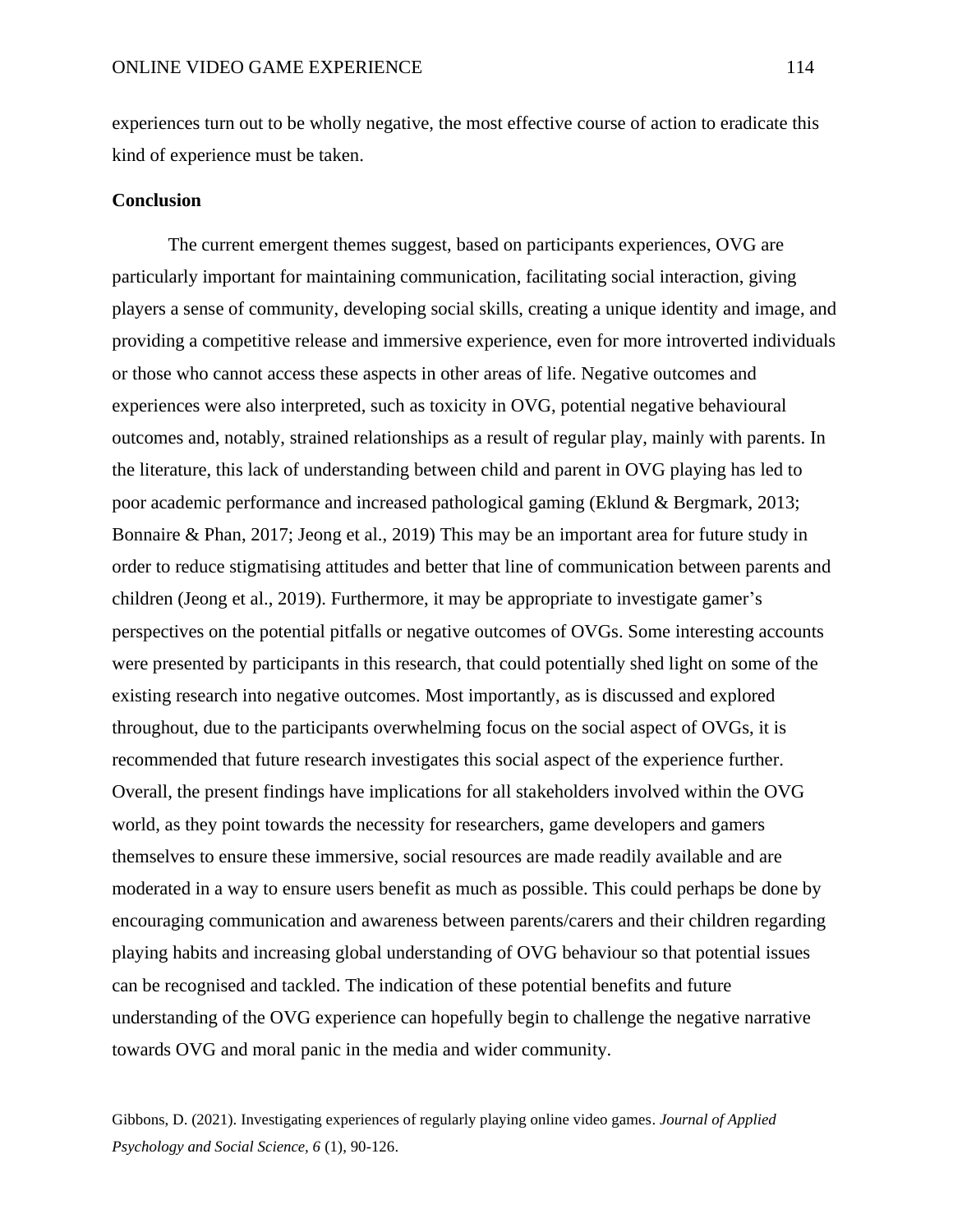## **References**

- Aarseth, E., Bean, A. M., Boonen, H., Colder Carras, M., Coulson, M., Das, D., . . . Ferguson, C. J. (2017). Scholars' open debate paper on the world health organization ICD-11 gaming disorder proposal. *Journal of Behavioral Addictions, 6*(3), 267-270. doi: 10.1556/2006.5.2016.088
- Adachi, P. J., & Willoughby, T. (2011). The effect of video game competition and violence on aggressive behavior: Which characteristic has the greatest influence? *Psychology of Violence, 1*(4), 259-274. doi: 10.1037/a0024908
- Adinolf, S., & Turkay, S. (2018). Toxic behaviors in esports games: Player perceptions and coping strategies. Paper presented at the *Proceedings of the 2018 Annual Symposium on Computer-Human Interaction in Play Companion Extended Abstracts,* 365-372.
- Alase, A. (2017). The interpretative phenomenological analysis (IPA): A guide to a good qualitative research approach. *International Journal of Education and Literacy Studies, 5*(2), 9-19.
- American Psychiatric Association. (2013). *Diagnostic and statistical manual of mental disorders (DSM-5®)* American Psychiatric Pub.
- Bean, A. M., Ferro, L. S., Vissoci, J. R. N., Rivero, T., & Groth-Marnat, G. (2016). The emerging adolescent world of warcraft video gamer: A five factor exploratory profile model. *Entertainment Computing, 17*, 45-54. doi: 10.1016/j.entcom.2016.08.006
- Bean, A. M., Nielsen, R. K., Van Rooij, A. J., & Ferguson, C. J. (2017). Video game addiction: The push to pathologize video games. *Professional Psychology: Research and Practice, 48*(5), 378-389. doi: 10.1037/pro0000150
- Bonnaire, C., & Phan, O. (2017). Relationships between parental attitudes, family functioning and internet gaming disorder in adolescents attending school. *Psychiatry Research, 255*, 104-110. doi: 10.1016/j.psychres.2017.05.030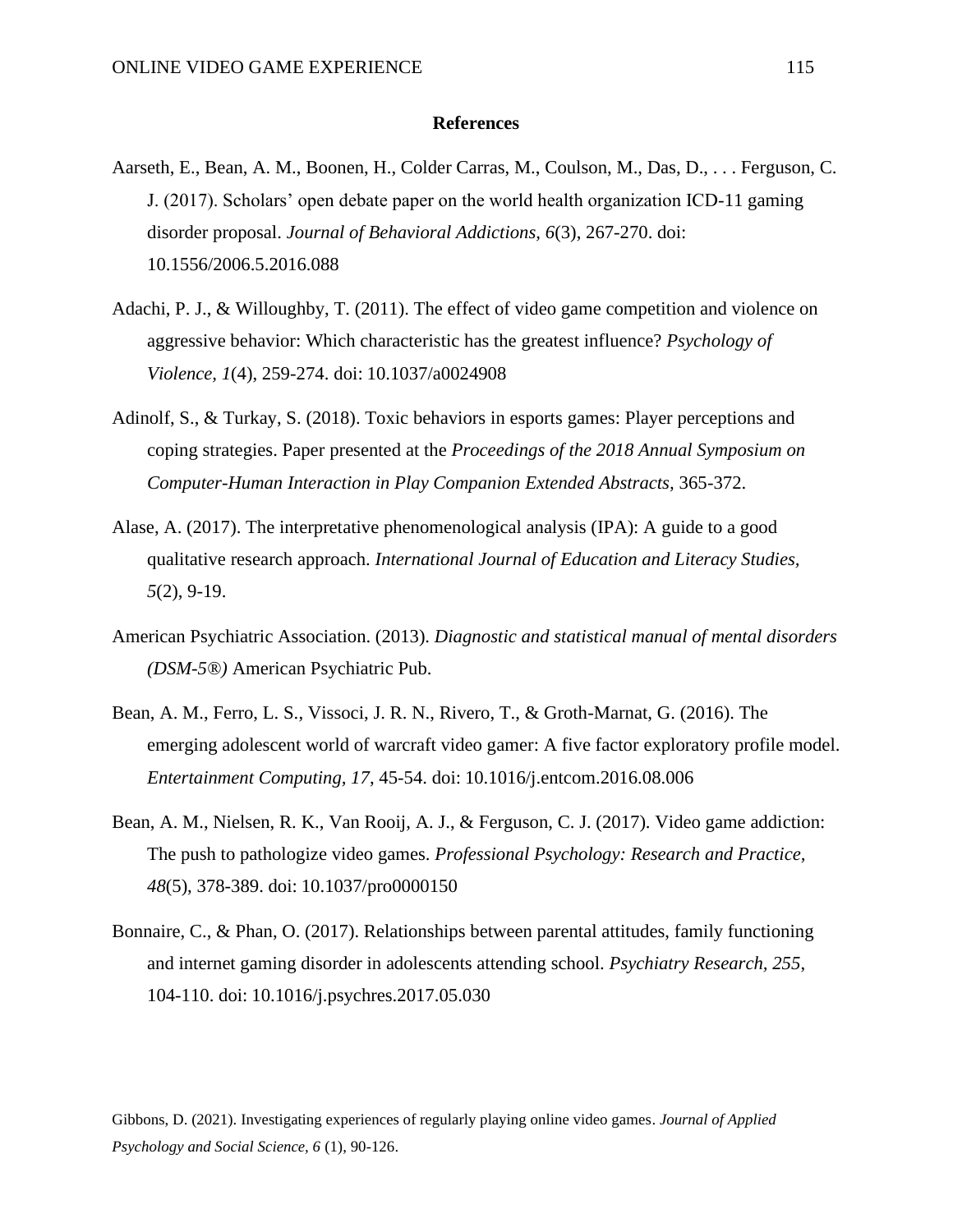- Borowiecki, K. J., & Bakhshi, H. (2018). Did you really take a hit? understanding how video games playing affects individuals. *Research in Economics, 72*(2), 313-326. doi: 10.1016/j.rie.2017.06.004
- Boyle, E., Connolly, T. M., & Hainey, T. (2011). The role of psychology in understanding the impact of computer games. *Entertainment Computing, 2*(2), 69-74. doi: 10.1016/j.entcom.2010.12.002
- Brocki, J. M., & Wearden, A. J. (2006). A critical evaluation of the use of interpretative phenomenological analysis (IPA) in health psychology. *Psychology and Health, 21*(1), 87- 108. doi: 10.1080/14768320500230185
- Brus, A. (2018). Generagency and problem gaming as stigma. In A. M. Thorhauge, A. Gregersen, & J. Enevold (Eds.), *What's the problem in problem gaming? Nordic research perspectives* (pp. 51–63). Göteborg: Nordicom.
- Cairns, P., Cox, A. L., Day, M., Martin, H., & Perryman, T. (2013). Who but not where: The effect of social play on immersion in digital games. *International Journal of Human-Computer Studies, 71*(11), 1069-1077. doi: 10.1016/j.ijhcs.2013.08.015
- Cohen, S. (2002). *Folk devils and moral panics: The creation of the mods and rockers* Psychology Press.
- Crenshaw, N., & Nardi, B. (2016). "It was more than just the game, it was the community": Social affordances in online games. Paper presented at the *2016 49th Hawaii International Conference on System Sciences (HICSS),* 3781-3790.
- Dahlberg, K., Dahlberg, H., & Nyström, M. (2008). Reflective lifeworld research, 2nd. *Ed.Lund, Studentlitteratur,*
- De Grove, F., Courtois, C., & Van Looy, J. (2015). How to be a gamer! exploring personal and social indicators of gamer identity. *Journal of Computer-Mediated Communication, 20*(3), 346-361. doi: 10.1111/jcc4.12114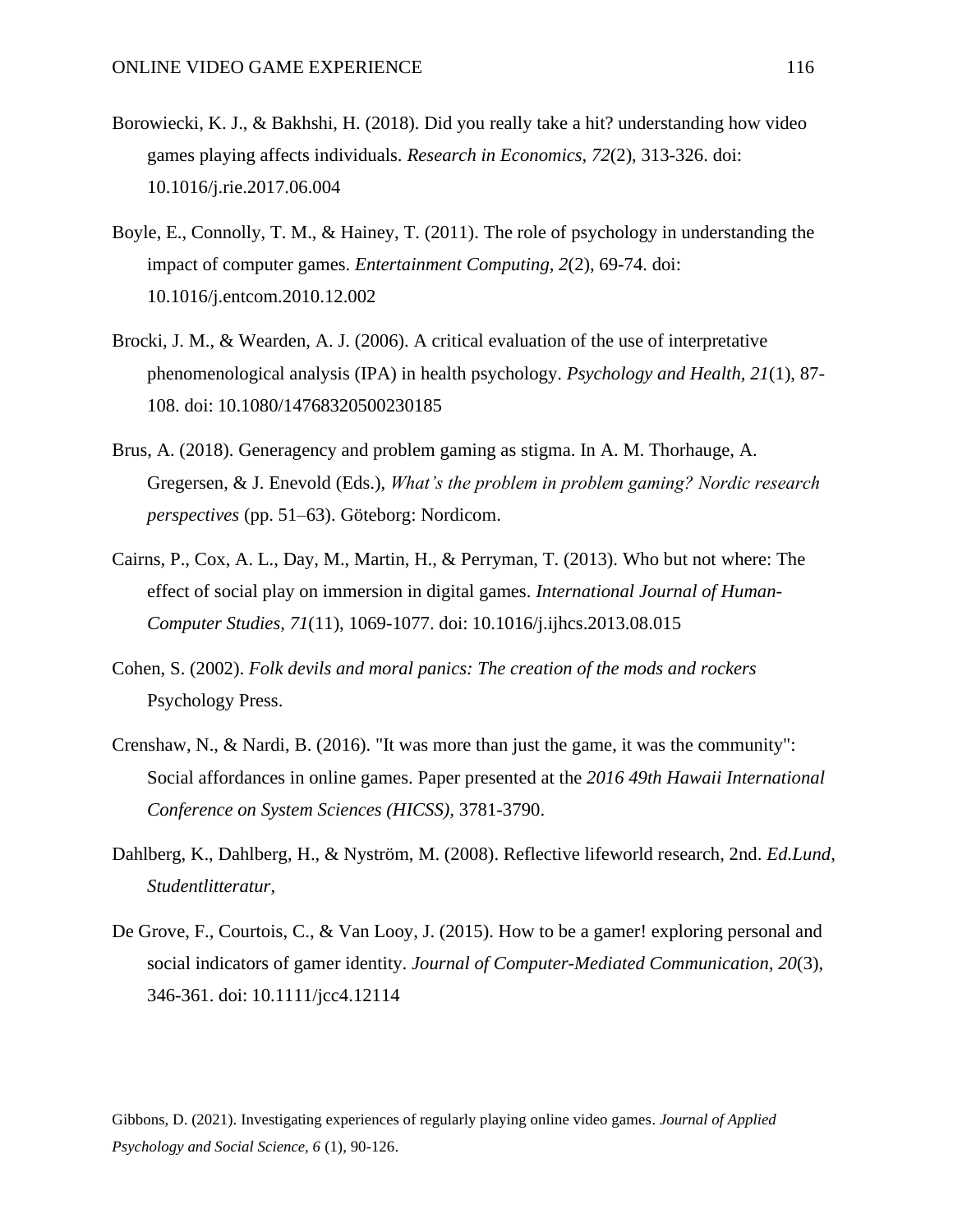- Deleuze, J., Nuyens, F., Rochat, L., Rothen, S., Maurage, P., & Billieux, J. (2017). Established risk factors for addiction fail to discriminate between healthy gamers and gamers endorsing DSM-5 internet gaming disorder. *Journal of Behavioral Addictions, 6*(4), 516-524. doi: 10.1556/2006.6.2017.074
- Demetrovics, Z., Urbán, R., Nagygyörgy, K., Farkas, J., Griffiths, M. D., Pápay, O., . . . Oláh, A. (2012). The development of the problematic online gaming questionnaire (POGQ). *PloS One, 7*(5), e36417. doi:10.1371/journal.pone.0036417
- Domahidi, E., Breuer, J., Kowert, R., Festl, R., & Quandt, T. (2018). A longitudinal analysis of gaming-and non-gaming-related friendships and social support among social online game players. *Media Psychology, 21*(2), 288-307. doi: 10.1080/15213269.2016.1257393
- Eatough, V., & Smith, J. A. (2008). Interpretative phenomenological analysis. *The Sage Handbook of Qualitative Research in Psychology, 179*, 194.
- Eklund, L., & Helmersson Bergmark, K. (2013). Parental mediation of digital gaming and internet use. Paper presented at the *FDG 2013-the 8th International Conference on the Foundations of Digital Games,* 63-70.
- Ewoldsen, D. R., Eno, C. A., Okdie, B. M., Velez, J. A., Guadagno, R. E., & DeCoster, J. (2012). Effect of playing violent video games cooperatively or competitively on subsequent cooperative behavior. *Cyberpsychology, Behavior, and Social Networking, 15*(5), 277-280. doi: 10.1089/cyber.2011.0308
- Finlay, L. (2008). A dance between the reduction and reflexivity: Explicating the "phenomenological psychological attitude". *Journal of Phenomenological Psychology, 39*(1), 1-32. doi: 10.1163/156916208X311601
- Fox, J., & Tang, W. Y. (2017). Women's experiences with general and sexual harassment in online video games: Rumination, organizational responsiveness, withdrawal, and coping strategies. *New Media & Society, 19*(8), 1290-1307. doi: 10.1177/1461444816635778
- Galletta, A. (2013). *Mastering the semi-structured interview and beyond: From research design to analysis and publication* NYU press.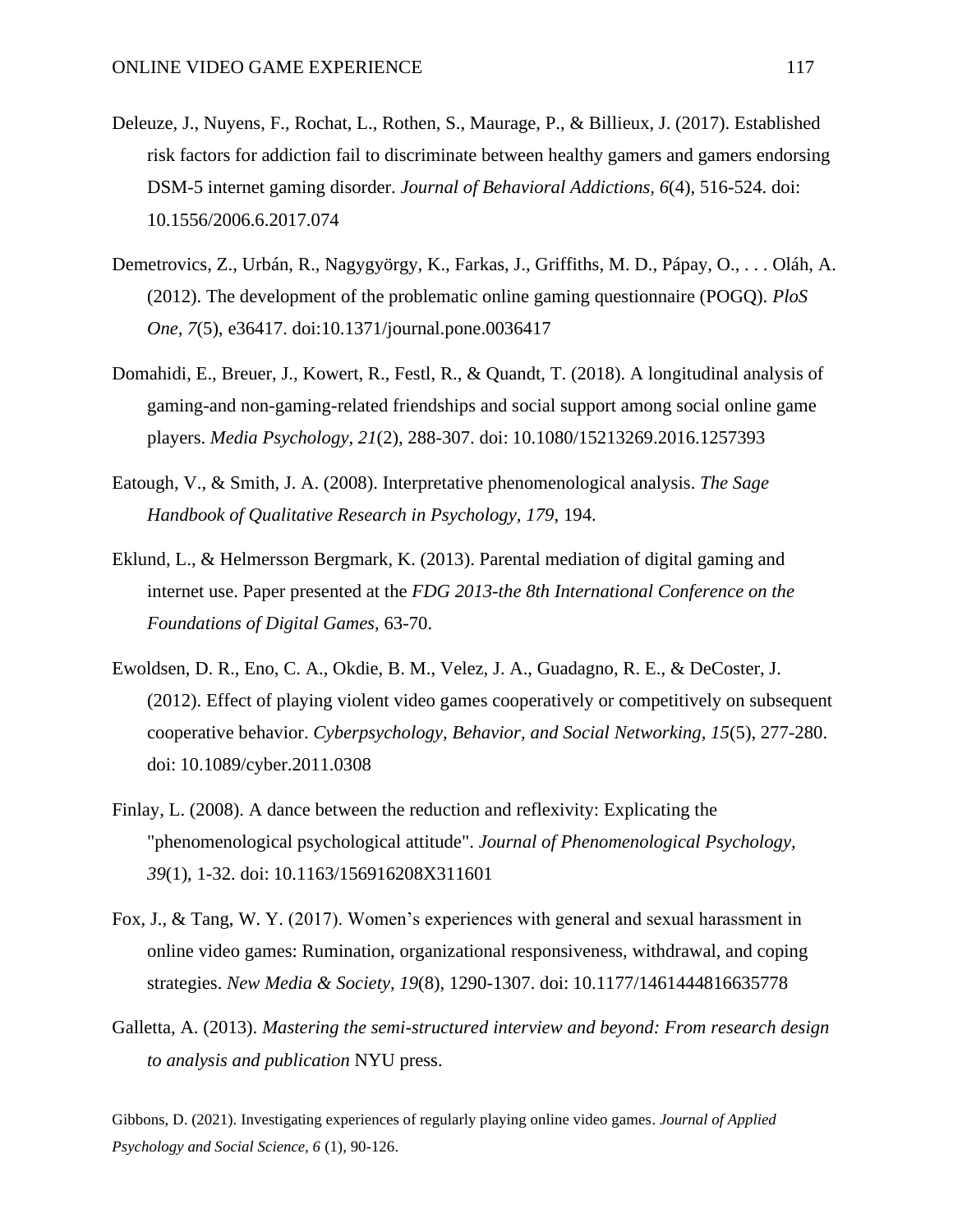- Gauntlett, L., Bickle, E., Thomas, G., Collins, B., Heaslip, V., & Eccles, S. (2017). Interpretative phenomenological analysis: A means of exploring aspiration and resilience amongst widening participation students. *Widening Participation and Lifelong Learning, 19*(2), 63- 86. doi: 10.5456/WPLL.19.2.63
- Gentile, D. A., Anderson, C. A., Yukawa, S., Ihori, N., Saleem, M., Ming, L. K., . . . Bushman, B. J. (2009). The effects of prosocial video games on prosocial behaviors: International evidence from correlational, longitudinal, and experimental studies. *Personality and Social Psychology Bulletin, 35*(6), 752-763. doi: 10.1177/0146167209333045
- Gentile, D. A., Lynch, P. J., Linder, J. R., & Walsh, D. A. (2004). The effects of violent video game habits on adolescent hostility, aggressive behaviors, and school performance. *Journal of Adolescence, 27*(1), 5-22. doi: 10.1016/j.adolescence.2003.10.002
- Granic, I., Lobel, A., & Engels, R. C. (2014). The benefits of playing video games. *American Psychologist, 69*(1), 66–78. doi:10.1037/a0034857
- Griffiths, M. D. (2010a). Computer game playing and social skills: A pilot study. *Aloma: Revista De Psicologia, Ciències De L'Educació i De L'Esport, 27*, 301-310.
- Griffiths, M. D. (2010b). The role of context in online gaming excess and addiction: Some case study evidence. *International Journal of Mental Health and Addiction, 8*(1), 119-125. doi: 10.1007/s11469-009-9229-x
- Griffiths, M. D., Király, O., Pontes, H. M., & Demetrovics, Z. (2015). An overview of problematic gaming. In V. Starcevic & E. Aboujaoude (Eds.), *Mental Health in the Digital Age: Grave Dangers, Great Promise* (pp. 27-45). Oxford: Oxford University Press.
- Gui, D. A. F. (2018). Virtual sense of community in a world of warcraft® storytelling open forum thread. *Journal for Virtual Worlds Research, 11*(2), 1-17. doi: 10.4101/jvwr.v11i2.7281
- Guihen, L. (2019). Using interpretative phenomenological analysis (IPA) to explore the career experiences of women deputy headteachers. *International Journal of Research & Method in Education 43*(5), 526-540. doi: 10.1080/1743727X.2019.1693537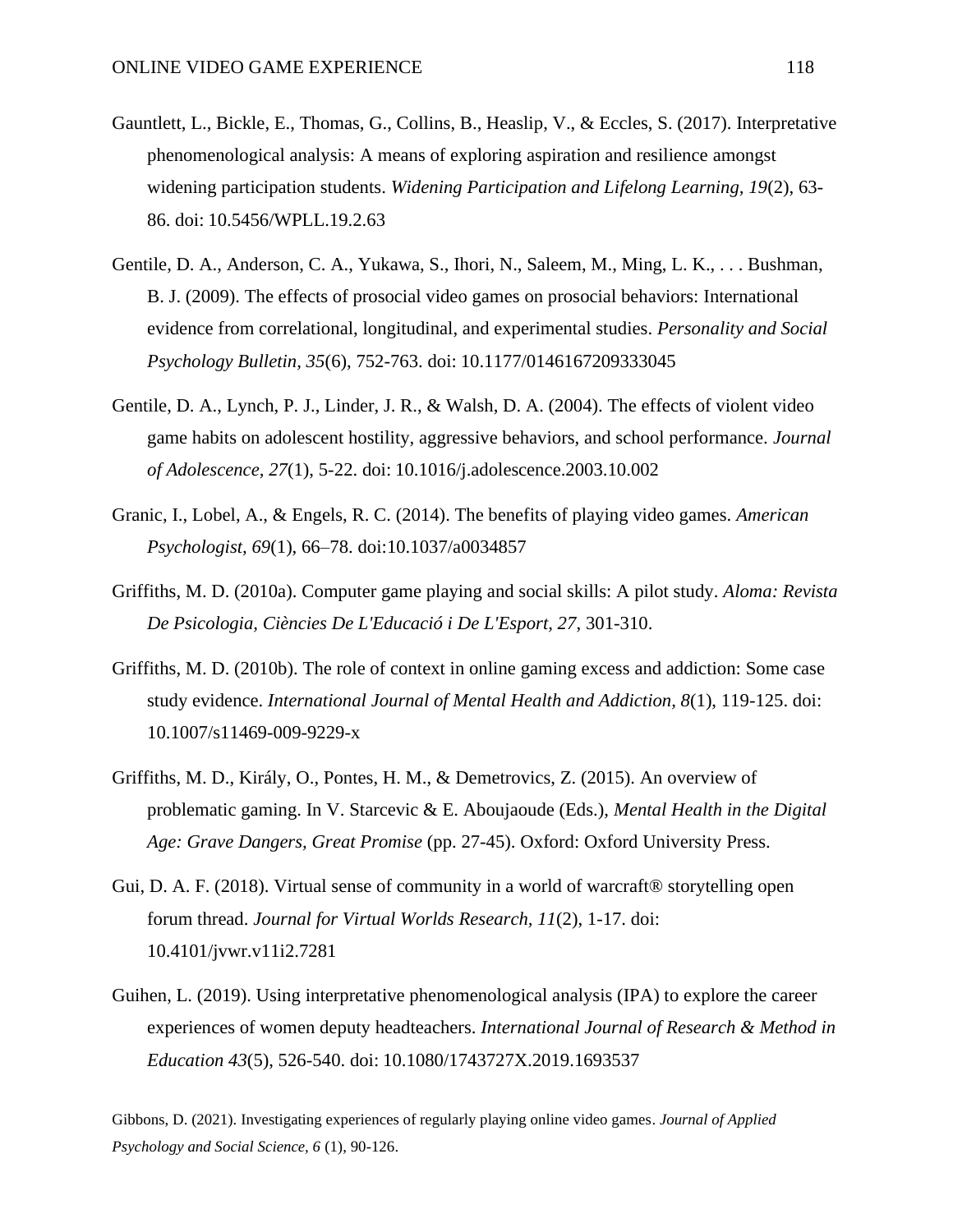- Heidegger, M. (1962). Being and time. In G. L. Ormiston and A. D. Schrift. *The Hermeneutic Tradition: From Ast to Ricoeur*. State University of New York Press
- Henricks, T. S. (2014). Play as self-realization: Toward a general theory of play. *American Journal of Play, 6*(2), 190-213.
- Hogg, M.A. (2016). Social Identity Theory. In S. McKeown, R. Haji & N. Ferguson (Eds.), *Understanding Peace and Conflict Through Social Identity Theory: Contemporary Global Perspectives* (pp. 3–17). New York, NY: Springe
- Holtz, P., & Appel, M. (2011). Internet use and video gaming predict problem behavior in early adolescence. *Journal of Adolescence, 34*(1), 49-58. doi: 10.1016/j.adolescence.2010.02.004
- Jeong, E. J., Ferguson, C. J., & Lee, S. J. (2019). Pathological gaming in young adolescents: A longitudinal study focused on academic stress and self-control in south Korea. *Journal of Youth and Adolescence, 48*(12), 2333-2342. doi: 10.1007/s10964-019-01065-4
- Yuchang, J., Meng, Y. & Yunlong, H. (2018). The controversies and tendency of internet gaming disorder research. *Advances in Psychological Science, 27*(1), 83-95. doi: 10.3724/SP.J.1042.2019.00083
- Kaptsis, D., King, D. L., Delfabbro, P. H., & Gradisar, M. (2016). Withdrawal symptoms in internet gaming disorder: A systematic review. *Clinical Psychology Review, 43*, 58-66. doi: 10.1016/j.cpr.2015.11.006
- Kaye, L. K., & Bryce, J. (2014). Go with the flow: The experience and affective outcomes of solo versus social gameplay. *Journal of Gaming & Virtual Worlds, 6*(1), 49-60. doi: 10.1386/jgvw.6.1.49\_1
- Kaye, L. K., Carlisle, C., & Griffiths, L. R. (2017). A contextual account of the psychosocial impacts of social identity in a sample of digital gamers. *Psychology of Popular Media Culture, 8(*3), 259–268. doi: 10.1037/ppm0000173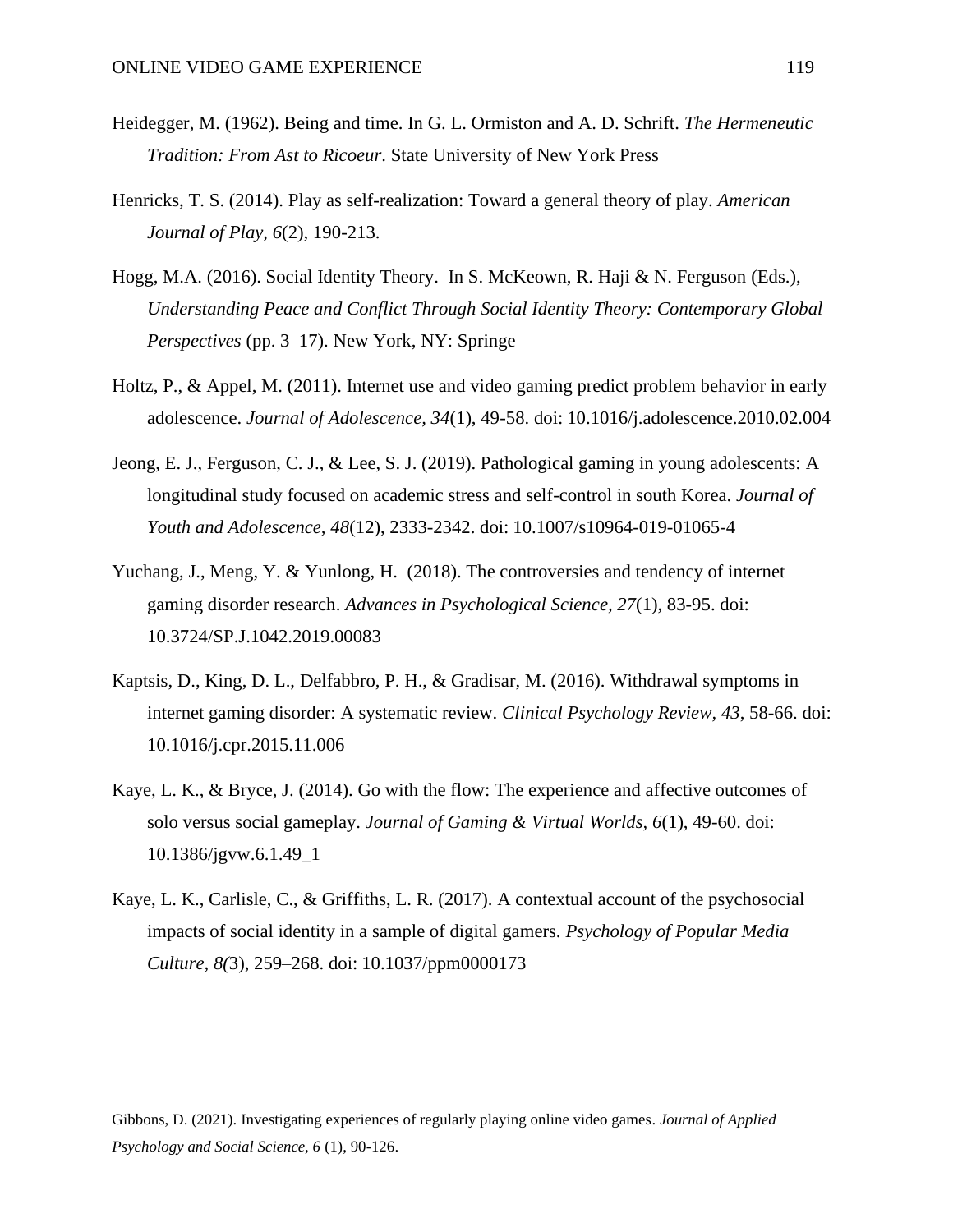- King, N. & Hugh-Jones, S. (2018). The interview in qualitative research. In: M. A. Forrester and C. Sullivan (Eds) *Qualitative research in psychology: A practical guide.* (pp 121–144). Sage, London.
- Király, O., Tóth, D., Urbán, R., Demetrovics, Z., & Maraz, A. (2017). Intense video gaming is not essentially problematic. *Psychology of Addictive Behaviors, 31*(7), 807-817. doi: 10.1037/adb0000316
- Kneer, J., Jacobs, R., & Ferguson, C. J. (2018). You could have just asked: The perception of motivations to play violent video games. *Studies in Media and Communication, 6*(2), 1-11. doi: 10.11114/smc.v6i2.3389,
- Kordyaka, B., Müller, M., & Niehaves, B. (2019). *The fluidity of the self-concept as a framework to explain the motivation to play video games*. Paper presented at: 14th International Conference on Wirtschaftsinformatik, Siegen, Germany
- Kou, Y., Johansson, M., & Verhagen, H. (2017). Prosocial behavior in an online game community: An ethnographic study. Paper presented at the *Proceedings of the 12th International Conference on the Foundations of Digital Games,* 1-6.

Kowert, R. (2014). *Video games and social competence* Routledge.

- Kowert, R., Domahidi, E., & Quandt, T. (2014). The relationship between online video game involvement and gaming-related friendships among emotionally sensitive individuals. *Cyberpsychology, Behavior, and Social Networking, 17*(7), 447-453. doi: 10.1089/cyber.2013.0656
- Kowert, R., Festl, R., & Quandt, T. (2014). Unpopular, overweight, and socially inept: Reconsidering the stereotype of online gamers. *Cyberpsychology, Behavior, and Social Networking, 17*(3), 141-146. doi: 10.1089/cyber.2013.0118
- Kowert, R., Griffiths, M. D., & Oldmeadow, J. A. (2012). Geek or chic? emerging stereotypes of online gamers. *Bulletin of Science, Technology & Society, 32*(6), 471-479. doi: 10.1177/0270467612469078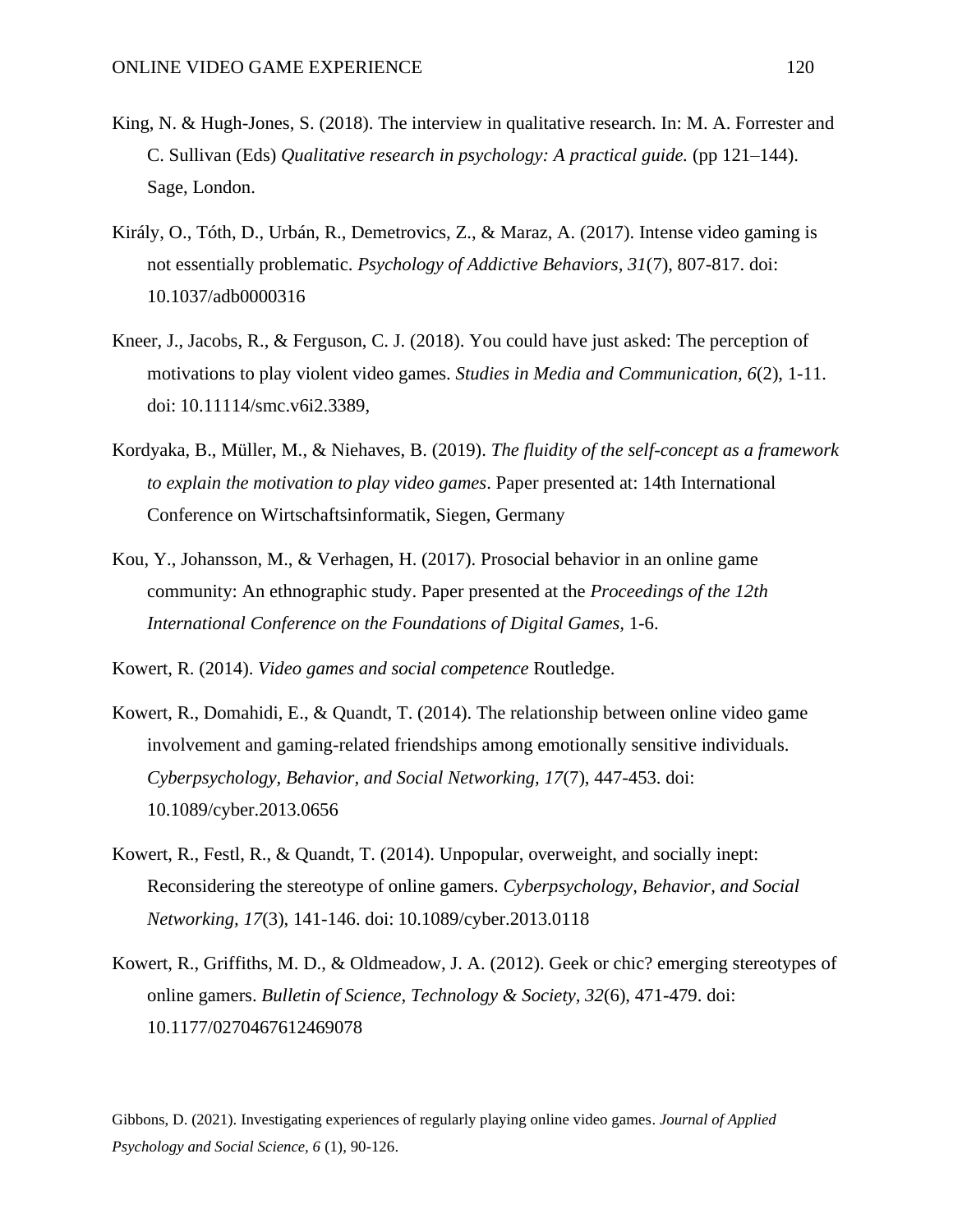- Kowert, R., Vogelgesang, J., Festl, R., & Quandt, T. (2015). Psychosocial causes and consequences of online video game play. *Computers in Human Behavior, 45*, 51-58. doi: 10.1016/j.chb.2014.11.074
- Kümpel, A. S., & Haas, A. (2016). Framing gaming: The effects of media frames on perceptions of game(r)s. *Games and Culture, 11*(7-8), 720-744. doi: 10.1177/1555412015578264
- Kuss, D. J., Griffiths, M. D., & Pontes, H. M. (2017a). Chaos and confusion in DSM-5 diagnosis of internet gaming disorder: Issues, concerns, and recommendations for clarity in the field. *Journal of Behavioral Addictions, 6*(2), 103-109. doi: 10.1556/2006.5.2016.062
- Kuss, D. J., Griffiths, M. D., & Pontes, H. M. (2017b). DSM-5 diagnosis of internet gaming disorder: Some ways forward in overcoming issues and concerns in the gaming studies field: Response to the commentaries. *Journal of Behavioral Addictions, 6*(2), 133-141. doi: 10.1556/2006.6.2017.032
- Kwak, H., Blackburn, J., & Han, S. (2015). Exploring cyberbullying and other toxic behavior in team competition online games. Paper presented at the *Proceedings of the 33rd Annual ACM Conference on Human Factors in Computing Systems,* 3739-3748.
- Laconi, S., Pirès, S., & Chabrol, H. (2017). Internet gaming disorder, motives, game genres and psychopathology. *Computers in Human Behavior, 75*, 652-659. doi: 10.1016/j.chb.2017.06.012
- Lemmens, J. S., Valkenburg, P. M., & Gentile, D. A. (2015). The internet gaming disorder scale. *Psychological Assessment, 27*(2), 567-582. doi: 10.1037/pas0000062
- Lemola, S., Brand, S., Vogler, N., Perkinson-Gloor, N., Allemand, M., & Grob, A. (2011). Habitual computer game playing at night is related to depressive symptoms. *Personality and Individual Differences, 51*(2), 117-122. doi: 10.1016/j.paid.2011.03.024
- Liao, G., Pham, T. T. L., Cheng, T., & Teng, C. (2020). How online gamers' participation fosters their team commitment: Perspective of social identity theory. *International Journal of Information Management, 52*, 102095. doi: 10.1016/j.ijinfomgt.2020.102095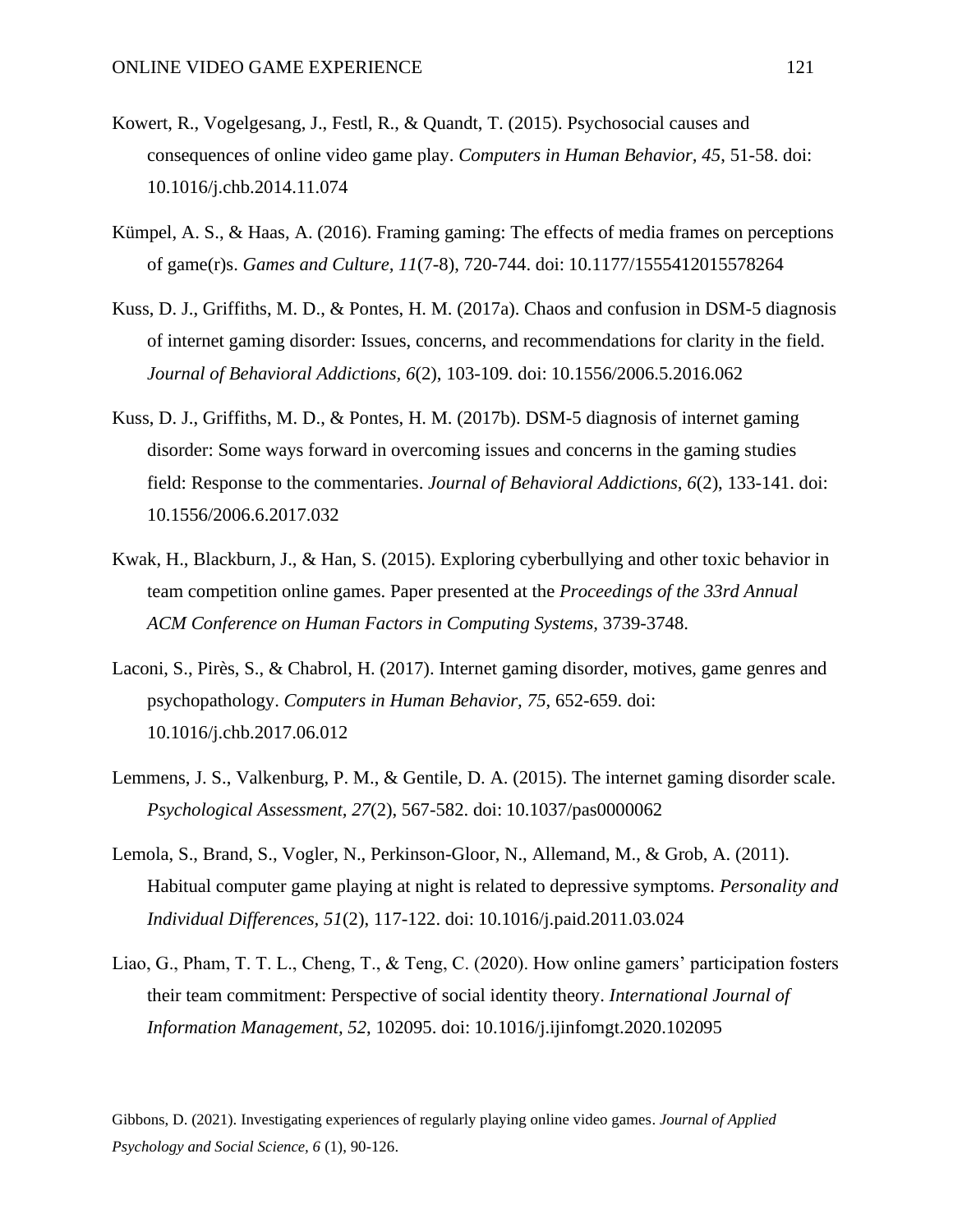- Liu, M., & Peng, W. (2009). Cognitive and psychological predictors of the negative outcomes associated with playing MMOGs (massively multiplayer online games). *Computers in Human Behavior, 25*(6), 1306-1311. doi: 10.1016/j.chb.2009.06.002
- Männikkö, N., Ruotsalainen, H., Miettunen, J., Pontes, H. M., & Kääriäinen, M. (2020). Problematic gaming behaviour and health-related outcomes: A systematic review and metaanalysis. *Journal of Health Psychology, 25*(1), 67-81. doi: 10.1177/1359105317740414
- Mehroof, M., & Griffiths, M. D. (2010). Online gaming addiction: The role of sensation seeking, self-control, neuroticism, aggression, state anxiety, and trait anxiety. *Cyberpsychology, Behavior, and Social Networking, 13*(3), 313-316. doi: 10.1089/cyber.2009.0229
- Michailidis, L., Balaguer-Ballester, E., & He, X. (2018). Flow and immersion in video games: The aftermath of a conceptual challenge. *Frontiers in Psychology, 9*, 1682. doi: 10.3389/fpsyg.2018.01682
- Muriel, D., & Crawford, G. (2018). *Video games as culture: Considering the role and importance of video games in contemporary society* Routledge.
- Neto, J. A., Yokoyama, K. M., & Becker, K. (2017). Studying toxic behavior influence and player chat in an online video game. Paper presented at the *Proceedings of the International Conference on Web Intelligence,* 26-33.
- Newberry, A. M. (2011). No title. *Book Review: Interpretative Phenomenological Analysis: Theory, Method and Research,*
- O'Connor, E. L., Longman, H., White, K. M., & Obst, P. L. (2015). Sense of community, social identity and social support among players of massively multiplayer online games (MMOGs): A qualitative analysis. *Journal of Community & Applied Social Psychology, 25*(6), 459-473. doi: 10.1002/casp.2224
- Ogharanduku, B., Jubb, D., Lochrie, S., Curran, R., & O'Gorman, K. (2016). Methods and techniques for qualitative data gathering. In A. Paterson, D. Leung, W. Jackson, R. MacIntosh, & K. O'Gorman, *Research methods for accounting & finance* (pp. 123-141). Wolvercote, Oxford: Goodfellow Publishers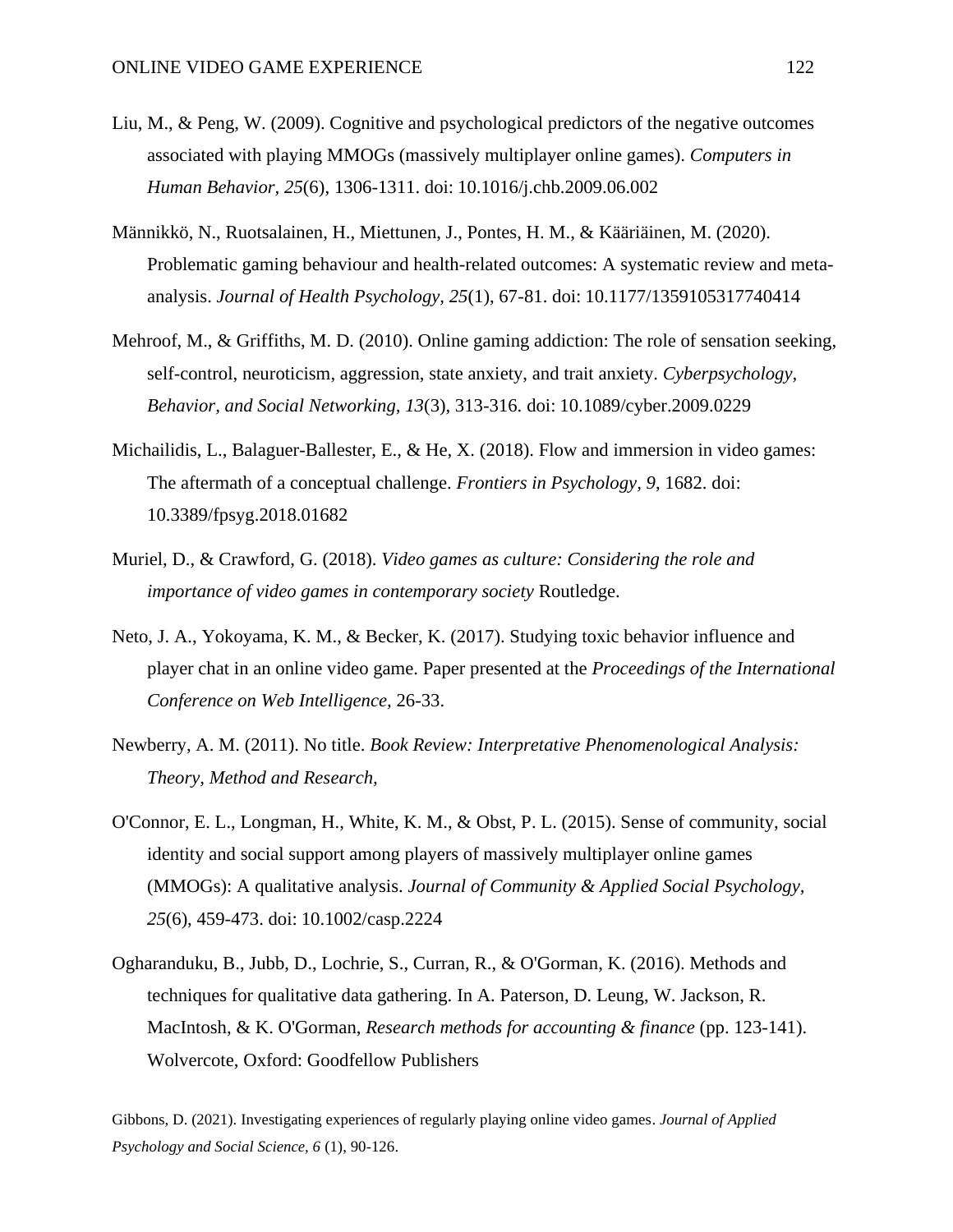- Limited Pietkiewicz, I., & Smith, J. A. (2014). A practical guide to using interpretative phenomenological analysis in qualitative research psychology. *Psychological Journal, 20*(1), 7-14. doi: 10.14691/CPPJ.20.1.7
- Pontes, H. M., & Griffiths, M. D. (2014). Assessment of internet gaming disorder in clinical research: Past and present perspectives. *Clinical Research and Regulatory Affairs, 31*(2-4), 35-48. doi: 10.3109/10601333.2014.962748
- Pontes, H. M., & Griffiths, M. D. (2015). Measuring DSM-5 internet gaming disorder: Development and validation of a short psychometric scale. *Computers in Human Behavior, 45*, 137-143. doi: 10.1016/j.chb.2014.12.006
- Poor, N., & Skoric, M. (2016). Play together, stay together? community cohesion and stability in an MMO. Paper presented at the *2016 49th Hawaii International Conference on System Sciences (HICSS),* 2266-2275.
- Porter, G., Starcevic, V., Berle, D., & Fenech, P. (2010). Recognizing problem video game use. *Australian and New Zealand Journal of Psychiatry, 44*(2), 120-128. doi: 10.3109/00048670903279812
- Ramirez, F. (2018). From Good Associates to True Friends: An Exploration of Friendship Practices: Massively Multiplayer Online Games. In K. Lakkaraju, G. Sukthankar, and W. Wigand (Eds.), *Social Interactions in the Virtual World: An Interdisciplinary Perspective* (pp. 62-80). New York: Cambridge University Press.
- Saarinen, T. (2017). Toxic behavior in online games. *Master's Thesis. University of Oulu.Oulu, Finland,*
- Saunders, J. B., Hao, W., Long, J., King, D. L., Mann, K., Fauth-Bühler, M., . . . Chung, T. (2017). Gaming disorder: Its delineation as an important condition for diagnosis, management, and prevention. *Journal of Behavioral Addictions, 6*(3), 271-279. doi: 10.1556/2006.6.2017.039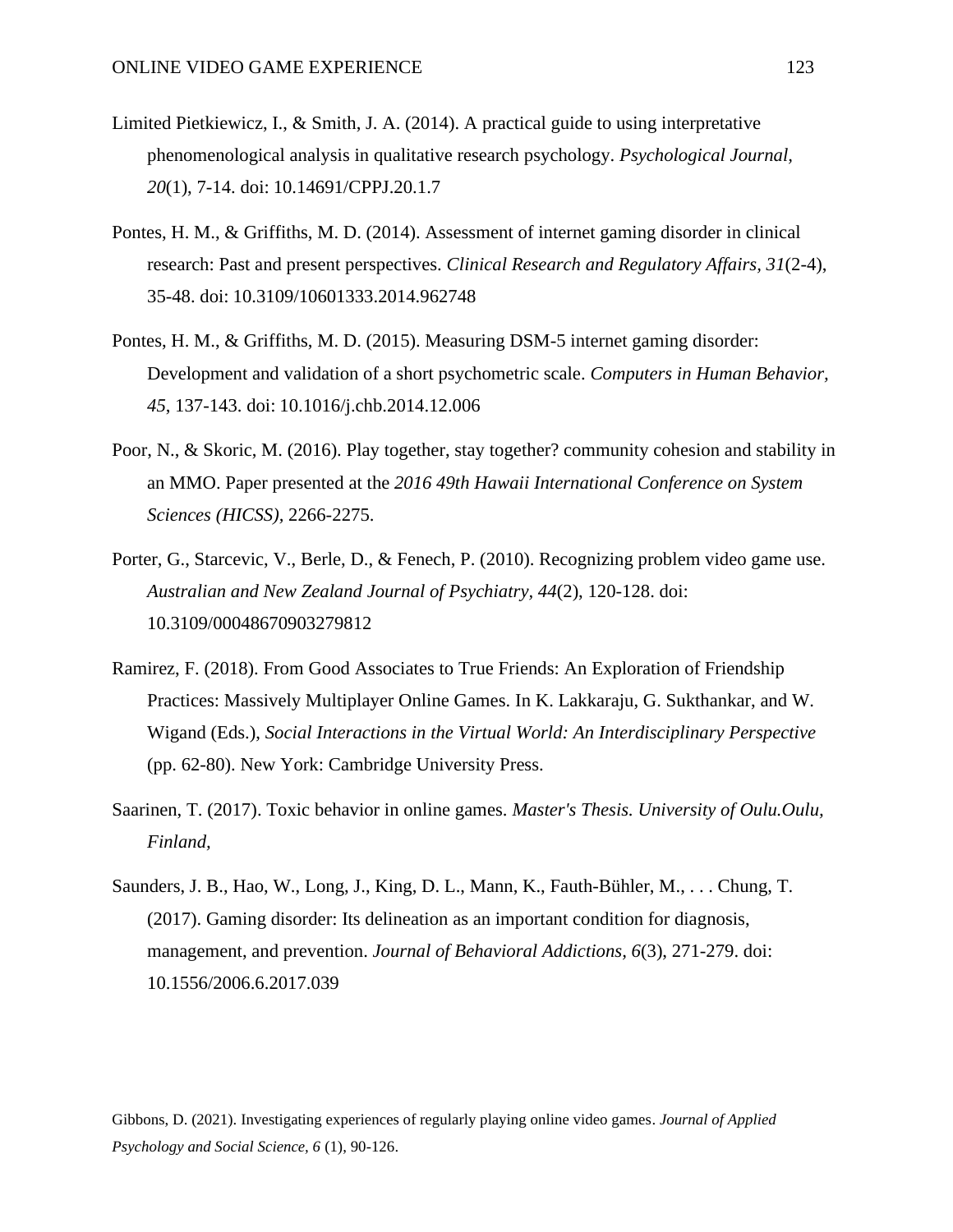- Schmierbach, M. (2010). "Killing spree": Exploring the connection between competitive game play and aggressive cognition. *Communication Research, 37*(2), 256-274. doi: 10.1177/0093650209356394
- Sepehr, S., & Head, M. (2018). Understanding the role of competition in video gameplay satisfaction. *Information & Management, 55*(4), 407-421. doi: 10.1016/j.im.2017.09.007
- Shores, K. B., He, Y., Swanenburg, K. L., Kraut, R., & Riedl, J. (2014). The identification of deviance and its impact on retention in a multiplayer game. Paper presented at the *Proceedings of the 17th ACM Conference on Computer Supported Cooperative Work & Social Computing,* 1356-1365.
- Smith, J.A. , & Flowers, P. & Larkin, M. (2009). *Interpretative phenomenological analysis: Theory, method and research.* London: Sage.
- Smith, J. A. (2004). Reflecting on the development of interpretative phenomenological analysis and its contribution to qualitative research in psychology. *Qualitative Research in Psychology, 1*(1), 39-54. doi: 10.1191/1478088704qp004oa
- Smith, J. A. (2011). Evaluating the contribution of interpretative phenomenological analysis. *Health Psychology Review, 5*(1), 9-27. doi: 10.1080/17437199.2010.510659
- Smith, J. A., & Shinebourne, P. (2012). *Interpretative phenomenological analysis.* American Psychological Association.
- Snodgrass, J. G., Dengah II, H. F., Lacy, M. G., Bagwell, A., Van Oostenburg, M., & Lende, D. (2017). Online gaming involvement and its positive and negative consequences: A cognitive anthropological "cultural consensus" approach to psychiatric measurement and assessment. *Computers in Human Behavior, 66*, 291-302. doi: 10.1016/j.chb.2016.09.025Get rights and content
- Steinkuehler, C. A., & Williams, D. (2006). Where everybody knows your (screen) name: Online games as "third places". *Journal of Computer-Mediated Communication, 11*(4), 885-909. doi: 10.1111/j.1083-6101.2006.00300.x